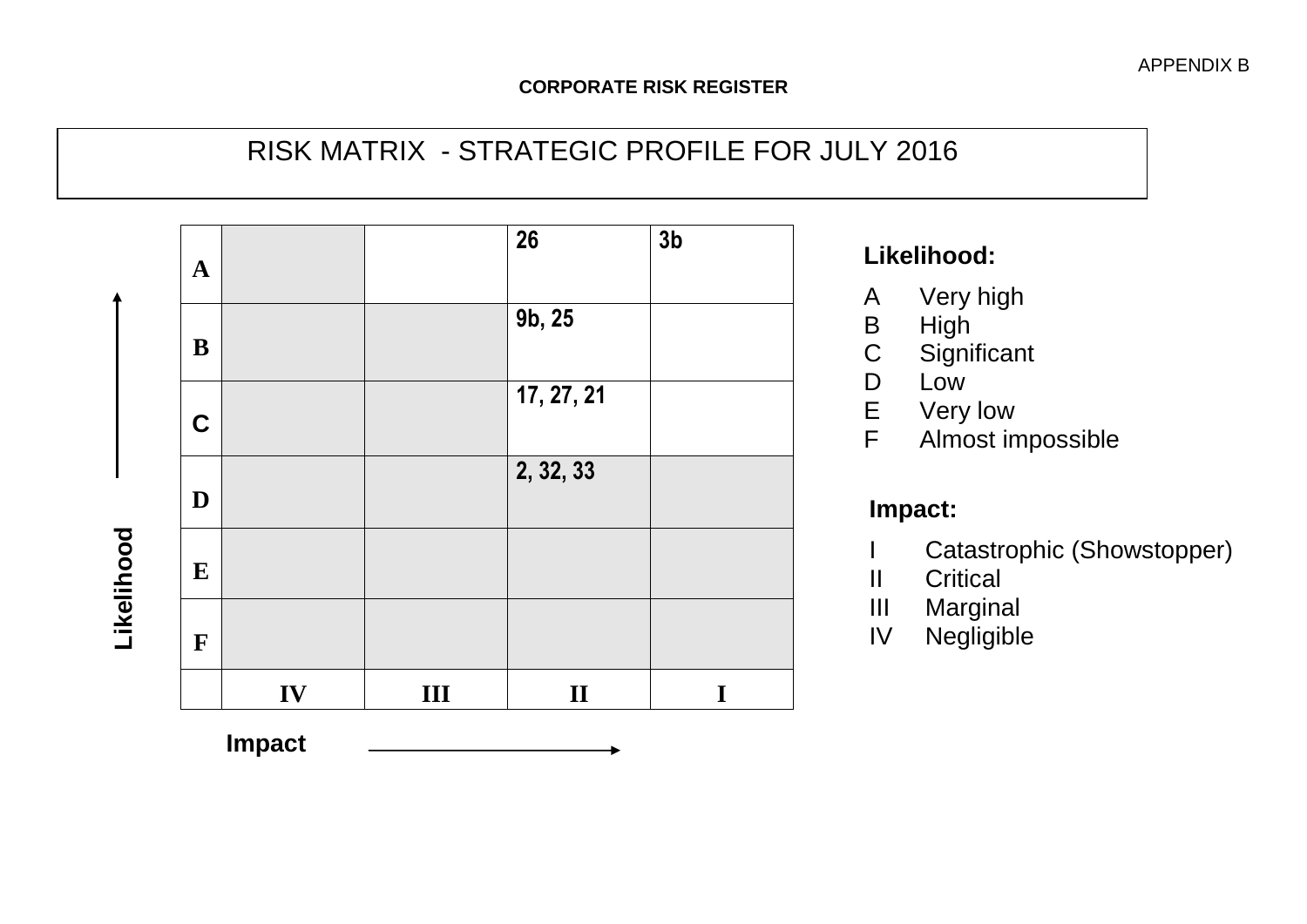| <b>ISR</b><br> 03b | <b>Finances</b>                                                                                                                                                                                                                                                                                                                                                                                                                                                                                                                                                                                                                                                                                                           | Owner | <b>Chief Finance</b><br><b>Officer</b> | <b>Leader's Portfolio</b>                                                                                                                                                                                                                                                                                                                                                                                                                                                                                                                                                                                                                                               | <b>Current Risk</b><br>Score                                                                                                                                                                                                                                                         | A | <b>Reviewed July 2016</b> |  |
|--------------------|---------------------------------------------------------------------------------------------------------------------------------------------------------------------------------------------------------------------------------------------------------------------------------------------------------------------------------------------------------------------------------------------------------------------------------------------------------------------------------------------------------------------------------------------------------------------------------------------------------------------------------------------------------------------------------------------------------------------------|-------|----------------------------------------|-------------------------------------------------------------------------------------------------------------------------------------------------------------------------------------------------------------------------------------------------------------------------------------------------------------------------------------------------------------------------------------------------------------------------------------------------------------------------------------------------------------------------------------------------------------------------------------------------------------------------------------------------------------------------|--------------------------------------------------------------------------------------------------------------------------------------------------------------------------------------------------------------------------------------------------------------------------------------|---|---------------------------|--|
|                    | Link to Corporate Priority Giving Value for Money                                                                                                                                                                                                                                                                                                                                                                                                                                                                                                                                                                                                                                                                         |       |                                        |                                                                                                                                                                                                                                                                                                                                                                                                                                                                                                                                                                                                                                                                         |                                                                                                                                                                                                                                                                                      |   |                           |  |
|                    | Vulnerability                                                                                                                                                                                                                                                                                                                                                                                                                                                                                                                                                                                                                                                                                                             |       | <b>Trigger</b>                         | <b>Consequences</b>                                                                                                                                                                                                                                                                                                                                                                                                                                                                                                                                                                                                                                                     |                                                                                                                                                                                                                                                                                      |   |                           |  |
| Medway.            | There continues to be a major risk over the Council's ability to<br>deliver a balanced budget without recourse to reserves, whilst at<br>the same time delivering good quality services to the people of<br>The move away from central support from Government and<br>greater reliance on local taxation through council tax and<br>retained business rates, whilst providing local authorities with<br>the opportunity to benefit directly from growth, also brings with<br>lit significant risks to overall funding.<br>Continuing pressure in the area of social care, particularly in<br>relation to children and younger people with disabilities, has<br>exacerbated the financial difficulties facing the Council. |       | to significant risk.                   | The provisional settlement announced on 17<br>December, indicated reductions in Revenue Support<br>Grant of 85% for Medway over the next four years and  <br>was reasonably consistent with the assumptions made<br>in the Medium Term Financial Plan, which forecast a<br>'gap' of around £40 million by 2019/20.<br>This may to some extent be mitigated by the ability to<br>raise a further 2% pa from council tax via the 'social<br>care precept' and in future years by the opportunity<br>offered from 100% retention of business rates,<br>however this reliance on local taxation for the majority<br>of its revenue funding also exposes the local authority | $\Box$ Very difficult decisions around funding allocation<br>$\Box$ Service cuts<br>$\Box$ Quality of service compromised.<br>$\Box$ Cutback in staffing on an already lean organisation<br>$\Box$ VFM Judgement<br>$\Box$ Negative local publicity.<br>$\Box$ Damage to reputation. |   |                           |  |

| Code       | Description                                                                                                                         | Managed By                   | Desired Outcome                                                                                                 | Milestones/PIs<br>Output                                                                                                                                                                                |                                                                                                            | Monitoring                      |
|------------|-------------------------------------------------------------------------------------------------------------------------------------|------------------------------|-----------------------------------------------------------------------------------------------------------------|---------------------------------------------------------------------------------------------------------------------------------------------------------------------------------------------------------|------------------------------------------------------------------------------------------------------------|---------------------------------|
| SR 03b.01  | Need to ensure effective<br>response to the spending<br>review, but also lobbying for<br>greater local powers to raise<br>revenues. | Chief Finance Officer        | media campaign, solicit<br>support from peer<br>authorities/partnerships.                                       | Co-ordinate responses with VFM Judgement - adequacy of<br>members, brief MP's, agree financial planning, effective budget<br>control.<br>Increased devolution of tax raising<br>lpowers to the Council. | On-going                                                                                                   | Six monthly                     |
| ISR 03b.02 | Align priorities and activity<br>of the Council to resource<br>availability through MTFP<br>process.                                | Corporate<br>Management Team | members, agree media<br>campaign, solicit support<br>from peer authorities and<br>partners.                     | Co-ordinate responses with VFM Judgement - adequacy of<br>financial planning, effective budget<br>control, balanced budget and<br>adeguacy of reserves.                                                 | Medium Term Financial Plan in<br>September.<br>Capital and revenue budget<br>agreed by Council in February | Quarterly budget<br> monitoring |
| SR 03b.03  | Create resources for<br>investment priorities.                                                                                      | Corporate<br>Management Team | - Track funding<br>opportunities<br>Maximise asset values for l<br>disposal<br>Consider prudential<br>borrowing | External investment<br>Asset release<br>Revenue cost associated with<br>prudential borrowing.                                                                                                           | On-going                                                                                                   | Six monthly                     |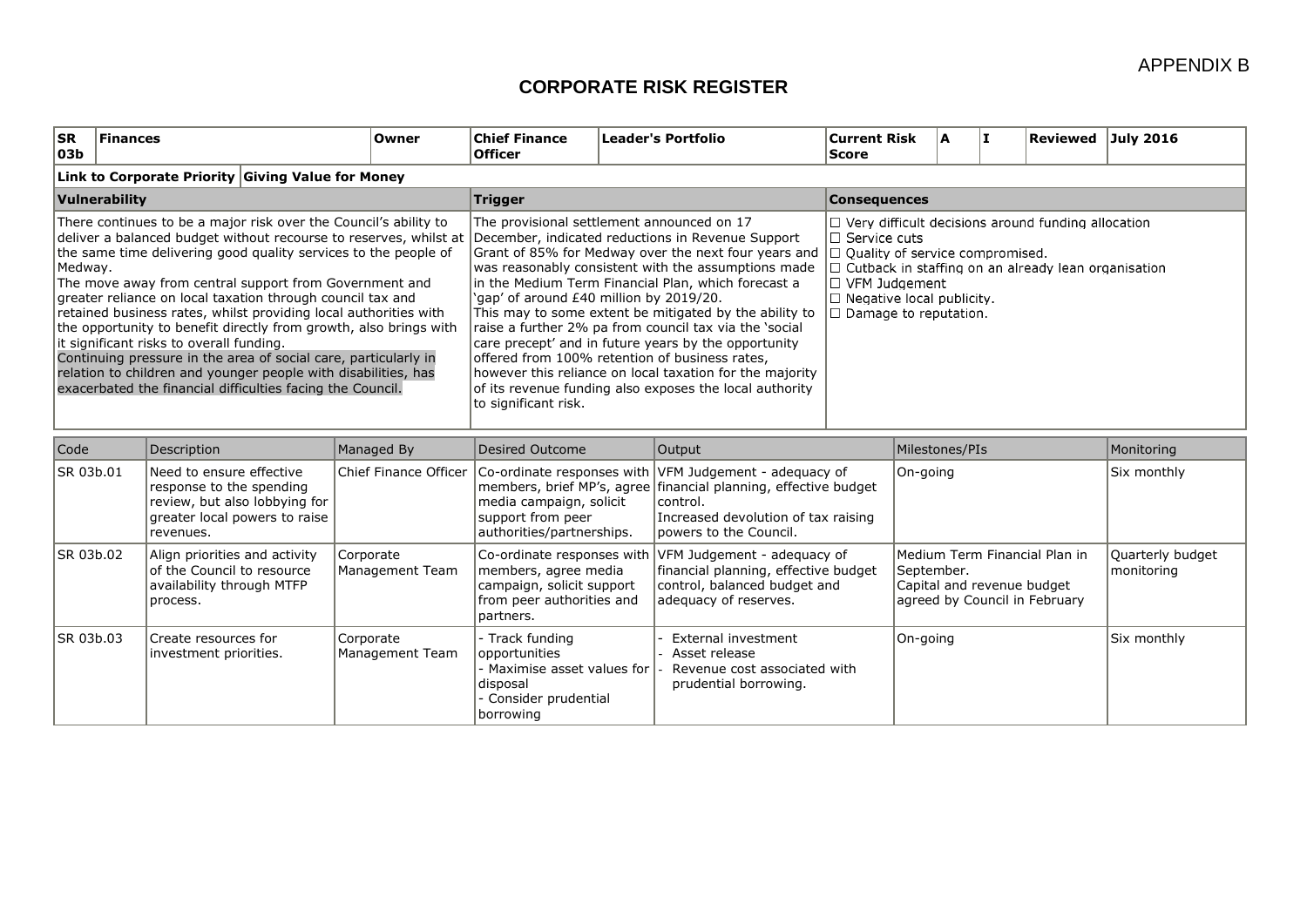| <b>SR</b><br>26 |               | <b>Children's Social Care</b>                                                                                                                                                                                                                                                                                                                                                                                                                                                                                                                                                                                                                                   | Owner                                                                                | Director of<br><b>Children and</b><br><b>Adults</b>                       |  | <b>Children's Services Portfolio</b>                                                                                                                                                                                                                                                                                                                                                                | <b>Current Risk</b><br><b>Score</b>                                                                                                                                                                                                                                                                                                                                                                                                |                                                                                                                                                                       | ΙA.                                                                                                                       | II                                                                                                                                                                                                                                                   |  | Reviewed July 2016                                           |  |  |  |                                                                                            |
|-----------------|---------------|-----------------------------------------------------------------------------------------------------------------------------------------------------------------------------------------------------------------------------------------------------------------------------------------------------------------------------------------------------------------------------------------------------------------------------------------------------------------------------------------------------------------------------------------------------------------------------------------------------------------------------------------------------------------|--------------------------------------------------------------------------------------|---------------------------------------------------------------------------|--|-----------------------------------------------------------------------------------------------------------------------------------------------------------------------------------------------------------------------------------------------------------------------------------------------------------------------------------------------------------------------------------------------------|------------------------------------------------------------------------------------------------------------------------------------------------------------------------------------------------------------------------------------------------------------------------------------------------------------------------------------------------------------------------------------------------------------------------------------|-----------------------------------------------------------------------------------------------------------------------------------------------------------------------|---------------------------------------------------------------------------------------------------------------------------|------------------------------------------------------------------------------------------------------------------------------------------------------------------------------------------------------------------------------------------------------|--|--------------------------------------------------------------|--|--|--|--------------------------------------------------------------------------------------------|
|                 |               | Link to Corporate Priority Supporting Medway's People to Realise Their Potential                                                                                                                                                                                                                                                                                                                                                                                                                                                                                                                                                                                |                                                                                      |                                                                           |  |                                                                                                                                                                                                                                                                                                                                                                                                     |                                                                                                                                                                                                                                                                                                                                                                                                                                    |                                                                                                                                                                       |                                                                                                                           |                                                                                                                                                                                                                                                      |  |                                                              |  |  |  |                                                                                            |
|                 | Vulnerability |                                                                                                                                                                                                                                                                                                                                                                                                                                                                                                                                                                                                                                                                 |                                                                                      | Trigger                                                                   |  |                                                                                                                                                                                                                                                                                                                                                                                                     | <b>Consequences</b>                                                                                                                                                                                                                                                                                                                                                                                                                |                                                                                                                                                                       |                                                                                                                           |                                                                                                                                                                                                                                                      |  |                                                              |  |  |  |                                                                                            |
|                 |               | The continuing A high level of historical demand for services for<br>children in need, including the need for protection and looked<br>after children puts pressure on the Council's resources.<br>Hereased Expectations by Regulator in relation to standard of<br>care and provision provided across a range of services.<br>Challenges in recruiting to key posts would impact on the<br>Council's ability to deliver good quality and consistent practice.<br>Improvements to Children's Social Care services will continue to<br>require corporate support and there is a risk that a lack of<br>organisational capacity and resilience may slow progress. |                                                                                      | child protection needs increase do not reduce.<br>children.<br>framework. |  | Numbers of children in care and those with high level<br>Increased Managing high caseloads impact on quality<br>of work being undertaken with children in need,<br>including the need for protection and looked after<br>Partner agencies not fulfilling their role in supporting<br>the most vulnerable failing to identify families that<br>need targeted support through the early help outcomes | Budget pressures with consequences across the Council.<br>- Limits ability to divert resources to early help which ultimately<br>must be part of the solution to increasing numbers of looked<br>after children and preventing children and young people from<br>becoming subject to child protection plans.<br>Poorer outcomes for children and young people.<br>- Impact on statutory responsibilities and regulatory judgement. |                                                                                                                                                                       |                                                                                                                           |                                                                                                                                                                                                                                                      |  |                                                              |  |  |  |                                                                                            |
| Code            |               | Description                                                                                                                                                                                                                                                                                                                                                                                                                                                                                                                                                                                                                                                     | Managed By                                                                           | <b>Desired Outcome</b>                                                    |  | Output                                                                                                                                                                                                                                                                                                                                                                                              |                                                                                                                                                                                                                                                                                                                                                                                                                                    |                                                                                                                                                                       |                                                                                                                           |                                                                                                                                                                                                                                                      |  | Monitoring                                                   |  |  |  |                                                                                            |
| SR 26.01        |               | Recruitment & retention &<br>workforce development<br>strategy for children's social<br>workers developed<br>implemented.                                                                                                                                                                                                                                                                                                                                                                                                                                                                                                                                       | <b>Children's Service</b><br>Social Care (AD DD);<br>Human Resources<br>Service Team | Well trained & supported<br>l workforce.                                  |  | Permanent staff numbers.                                                                                                                                                                                                                                                                                                                                                                            | Milestones/PIs<br>As per strategy and plan.                                                                                                                                                                                                                                                                                                                                                                                        |                                                                                                                                                                       | Reviewed bi monthly<br>via Medway<br>Safeguarding<br>Children's Board<br>(MSCB). Council Plan<br>monitoring and<br>CADMT. |                                                                                                                                                                                                                                                      |  |                                                              |  |  |  |                                                                                            |
| SR 26.02        |               | Implement improvement<br>plan strategy for action in<br>response to Ofsted<br>recommendations to<br>strengthen quality of<br>practice.                                                                                                                                                                                                                                                                                                                                                                                                                                                                                                                          | <b>Children's Service</b><br>Social Care (AD DD)                                     | Improved outcomes for<br>vulnerable children.                             |  | Reduced drift<br>2 vrs plus<br>Reduction in timescale between<br>adoptive family<br>Effectiveness of early help                                                                                                                                                                                                                                                                                     |                                                                                                                                                                                                                                                                                                                                                                                                                                    | -Less children subject to CP plans for vrs plus.<br>-Improved educational outcomes for<br>LAC - Voice of child clear and heard.<br>placement order and moving in with |                                                                                                                           | Children subject to CP plan 2<br>Educational outcomes LAC.<br>Reduce delays in care<br>proceedings.<br>Percentage of families who<br>have had a CAF/Early help<br>Assessment, who have<br>achieved desired outcomes at<br>end of their intervention. |  |                                                              |  |  |  | <b>CSCMT, Council Plan</b><br>monitoring, CADMT<br>& Corporate Parenting<br>Board and MSCB |
| SR 26.04        |               | Implementation of the<br>Children's Social Care<br><b>Quality Assurance</b>                                                                                                                                                                                                                                                                                                                                                                                                                                                                                                                                                                                     | <b>Deputy Interim</b><br>Director for Children<br>and Adults                         | Good quality and<br>consistent practice.                                  |  | Learning and thematic Audits and<br>other quality assurance tasks are<br>completed as per the QA framework. are aggregated so as to                                                                                                                                                                                                                                                                 |                                                                                                                                                                                                                                                                                                                                                                                                                                    | The learning points from<br>completed auditing activity                                                                                                               |                                                                                                                           |                                                                                                                                                                                                                                                      |  | Reviewed bi monthly in<br>line with QA framework<br>schedule |  |  |  |                                                                                            |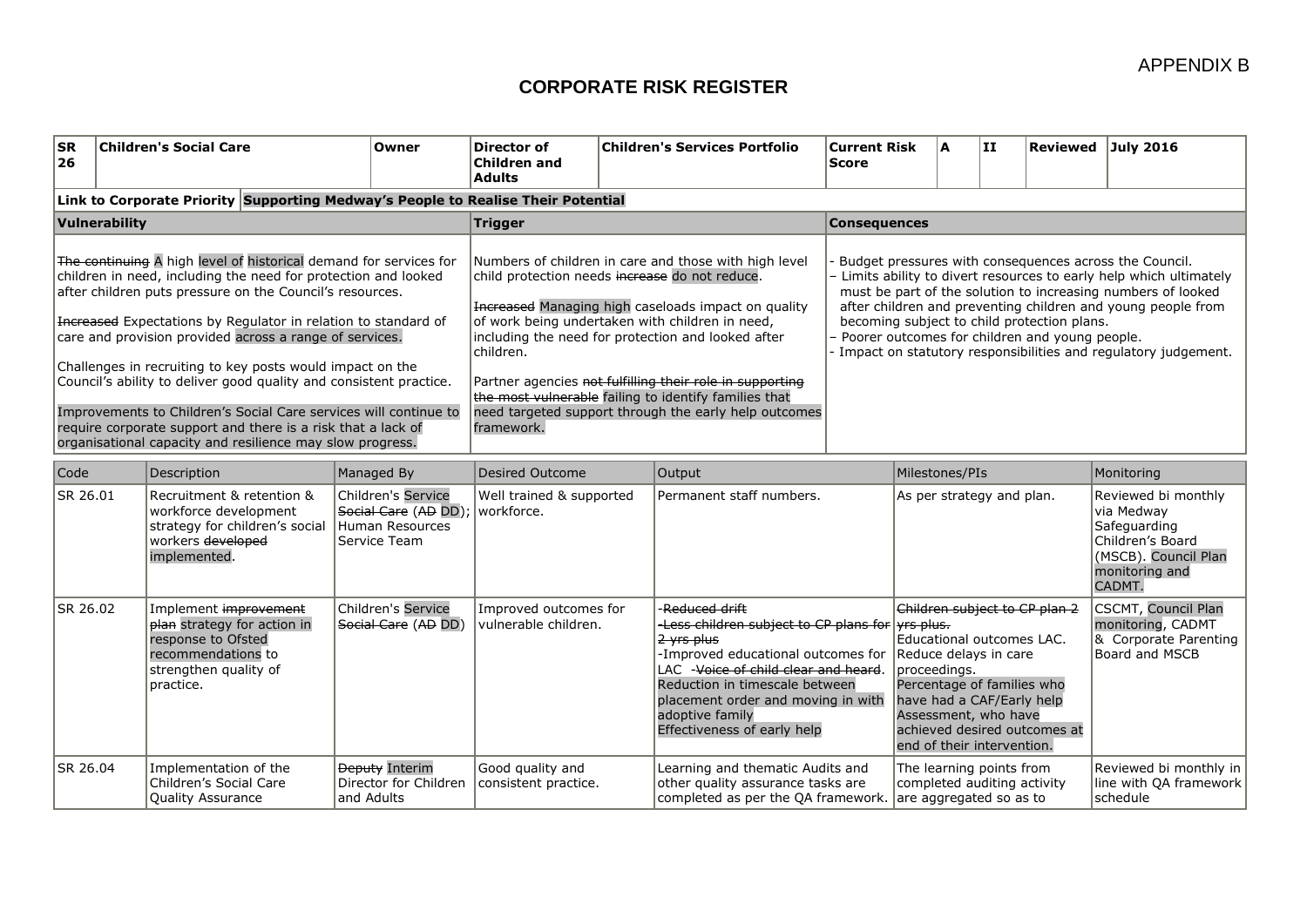| Code            | Description                                                                                     | Managed By                                                  | Desired Outcome                                                                       | Output                                | Milestones/PIs                                              | Monitoring                                            |
|-----------------|-------------------------------------------------------------------------------------------------|-------------------------------------------------------------|---------------------------------------------------------------------------------------|---------------------------------------|-------------------------------------------------------------|-------------------------------------------------------|
|                 | Framework                                                                                       |                                                             |                                                                                       |                                       | linform learning.                                           |                                                       |
| <b>SR 26.05</b> | Strengthen MSCB.                                                                                | Interim Director of<br>Children and Adults                  | Strengthened partnership<br>arrangements for<br>supporting vulnerable<br>lchildren.   | Stronger focus on core business.      | Multi agency attendance at CP CADMT & MSCB<br> conferences. |                                                       |
| ISR 26.06       | Implementation of projects<br>to better manage demand<br>around edge of care and<br>early help. | l Partnership<br>Children's Services<br>Social Care (AD DD) | Safely reduce C&YP<br>Commissioning (AD), entering and staying in the<br>care system. | Edge of care response.<br>Early help. | Reduced demand for CSC<br> services.                        | Council plan monitoring<br> CSCMT, CADMT,<br>and MSCB |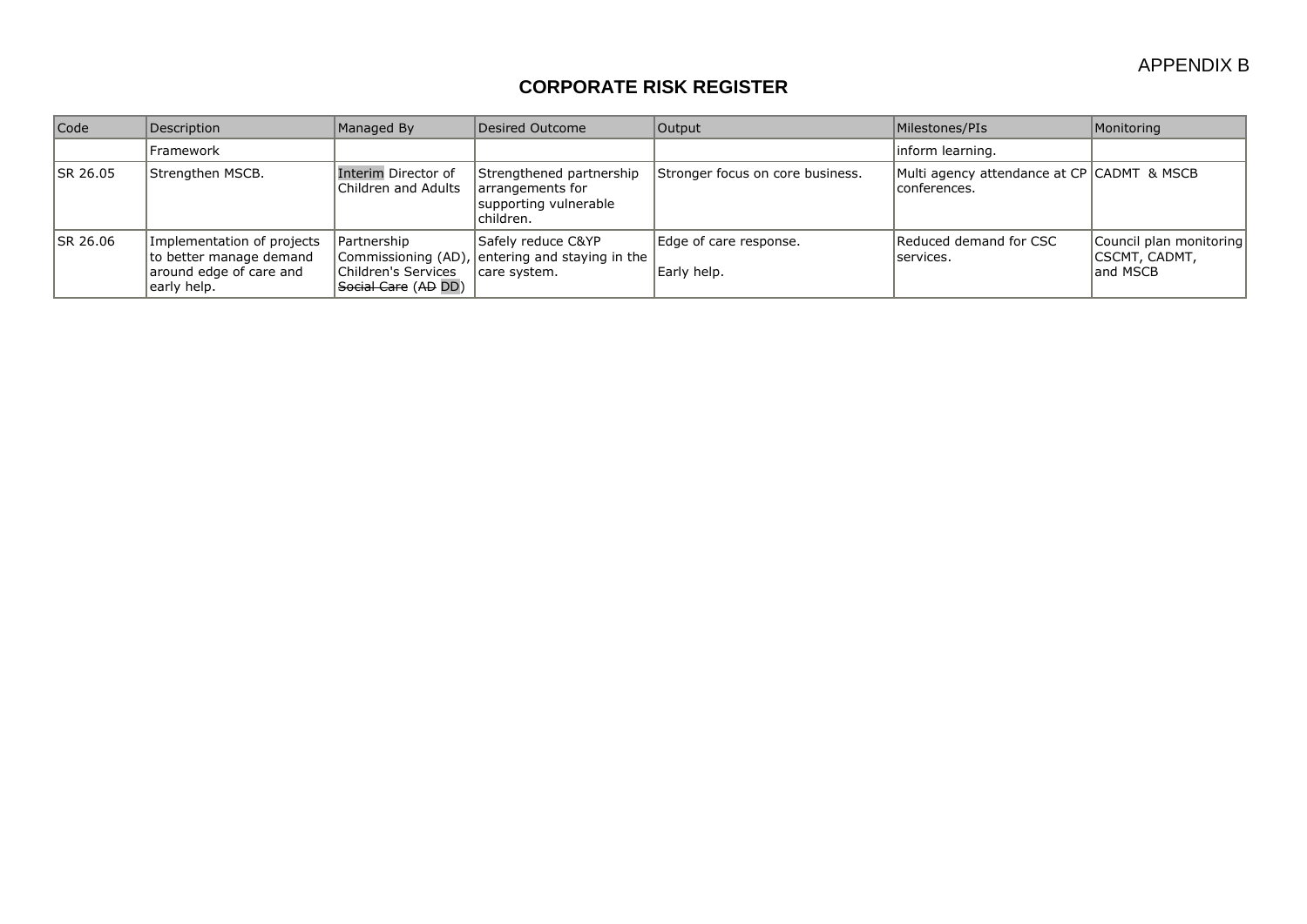| <b>SR</b><br>09b | and on track        | Keeping vulnerable young people safe Owner                                                                                                                                                                                                                                                                                                                                                                                                                                                                                                                                             |                                                   | Director of<br><b>Children and</b><br><b>Adults</b>                                                                                                                                                                                                                                                                                                                                                                                                                                                            |  | <b>Children's Services Portfolio</b>                                                                                                                                                                                                                                      | <b>Current Risk</b><br><b>Score</b>                                                                                                                                                             | ΙB.                                                                                                                                                             | II                                                                                                                                                                                                                          | Reviewed July 2016                                                                                                                                                                                                                     |                                                                                                                                                                                                                                                                                                                                                                                                                                    |
|------------------|---------------------|----------------------------------------------------------------------------------------------------------------------------------------------------------------------------------------------------------------------------------------------------------------------------------------------------------------------------------------------------------------------------------------------------------------------------------------------------------------------------------------------------------------------------------------------------------------------------------------|---------------------------------------------------|----------------------------------------------------------------------------------------------------------------------------------------------------------------------------------------------------------------------------------------------------------------------------------------------------------------------------------------------------------------------------------------------------------------------------------------------------------------------------------------------------------------|--|---------------------------------------------------------------------------------------------------------------------------------------------------------------------------------------------------------------------------------------------------------------------------|-------------------------------------------------------------------------------------------------------------------------------------------------------------------------------------------------|-----------------------------------------------------------------------------------------------------------------------------------------------------------------|-----------------------------------------------------------------------------------------------------------------------------------------------------------------------------------------------------------------------------|----------------------------------------------------------------------------------------------------------------------------------------------------------------------------------------------------------------------------------------|------------------------------------------------------------------------------------------------------------------------------------------------------------------------------------------------------------------------------------------------------------------------------------------------------------------------------------------------------------------------------------------------------------------------------------|
|                  |                     | Link to Corporate Priority Supporting Medway's People to Realise Their Potential                                                                                                                                                                                                                                                                                                                                                                                                                                                                                                       |                                                   |                                                                                                                                                                                                                                                                                                                                                                                                                                                                                                                |  |                                                                                                                                                                                                                                                                           |                                                                                                                                                                                                 |                                                                                                                                                                 |                                                                                                                                                                                                                             |                                                                                                                                                                                                                                        |                                                                                                                                                                                                                                                                                                                                                                                                                                    |
|                  | Vulnerability       |                                                                                                                                                                                                                                                                                                                                                                                                                                                                                                                                                                                        |                                                   | <b>Trigger</b>                                                                                                                                                                                                                                                                                                                                                                                                                                                                                                 |  |                                                                                                                                                                                                                                                                           | <b>Consequences</b>                                                                                                                                                                             |                                                                                                                                                                 |                                                                                                                                                                                                                             |                                                                                                                                                                                                                                        |                                                                                                                                                                                                                                                                                                                                                                                                                                    |
|                  | affect SEN and YOT. |                                                                                                                                                                                                                                                                                                                                                                                                                                                                                                                                                                                        |                                                   | Changes in the demographics and in the legislative requirements The Council is unable to address these issues with cost<br>effective, innovative solutions.                                                                                                                                                                                                                                                                                                                                                    |  |                                                                                                                                                                                                                                                                           | $\Box$ Poorer outcomes for children and young people.<br>$\Box$ Budget pressures with consequences across the Council.<br>$\Box$ Impact on statutory responsibilities and regulatory judgement. |                                                                                                                                                                 |                                                                                                                                                                                                                             |                                                                                                                                                                                                                                        |                                                                                                                                                                                                                                                                                                                                                                                                                                    |
| Code             |                     | Description                                                                                                                                                                                                                                                                                                                                                                                                                                                                                                                                                                            | Managed By                                        | <b>Desired Outcome</b>                                                                                                                                                                                                                                                                                                                                                                                                                                                                                         |  | Output                                                                                                                                                                                                                                                                    |                                                                                                                                                                                                 | Milestones/PIs                                                                                                                                                  |                                                                                                                                                                                                                             |                                                                                                                                                                                                                                        | Monitoring                                                                                                                                                                                                                                                                                                                                                                                                                         |
| SR 09b.04        |                     | The additional demands of<br>the SEND reforms and<br>increase in the number of<br>children with complex needs<br>and those excluded from<br>school place significant<br>pressures on the DSG High<br>Needs Block                                                                                                                                                                                                                                                                                                                                                                       | <b>School Effectiveness</b><br>and Inclusion (AD) | Improved outcomes for<br>C&YP as per strategy.<br>Ensuring service delivered<br>within budgetary<br>constraints.                                                                                                                                                                                                                                                                                                                                                                                               |  | Good management information to<br>inform commissioning and robust<br>challenge.<br>Provision made within budget.<br>SEN Strategy developed and<br>implemented.                                                                                                            |                                                                                                                                                                                                 | Less out of area SEN<br>placements; more children being quarterly.<br>educated in mainstream schools<br>with outreach; Increased local<br>specialist provision. |                                                                                                                                                                                                                             | SEN data is reviewed                                                                                                                                                                                                                   |                                                                                                                                                                                                                                                                                                                                                                                                                                    |
| SR 09b.05        |                     | Ensure practitioners are<br>equipped to be compliant<br>with changes in the Youth<br>Justice system and that<br>monitoring systems are in<br>place to track this.<br><b>Development of intensive</b><br>interventions that can be<br>used as an alternative to<br>custody - DfE bid submitted<br>to research needs and most<br>effective interventions to<br>support young people on<br>edge of offending.<br>Alternatives to custody<br>being developed and the<br>functional family therapy<br>(FFT) work. YOT will be<br>outsourced from jan 2017<br>with other IYSS<br>programmes. | <b>School Effectiveness</b><br>and Inclusion (AD) | - Lower numbers of first<br>and repeat entrants to the<br>YJS. - Lower number of<br>custodial and repeat<br>custodial sentences. -<br>Effective analysis of data to<br>inform practitioners input.<br>- Ensuring service<br>delivered within budgetary<br>constraints. - Magistrates<br>have confidence in<br>interventions. Suitable<br>placements are developed<br>for vulnerable children<br>which keep them safe and<br>enable magistrates to<br>impose an order as an<br>alternative to secure<br>remand. |  | Performance is monitored monthly<br>(proxy figures) and quarterly (YJB<br>information) 1: 1 meetings with<br>Head of Service; business case for<br>preventative support. YOT Board<br>meets quarterly to oversee<br>provision, steer development and<br>monitor progress. |                                                                                                                                                                                                 | custody bill.<br>completed.<br>experience and /or<br>effective delivery                                                                                         | Grant provided by MoJ for<br>developing alternatives to<br>custodial remand is used<br>Successful bid to DfE.<br>Needs assessment was<br>That piece of work will be<br>completed by end of April.<br>understanding of youth | effectively for innovative support<br>and budget not exceeded by<br>We currently have an intern<br>working with the Council to spee<br>different alternatives to custody.<br>New provider appointed with<br>offending arrangements and | The improved<br>outcomes.<br>confidence of YJB<br>and partners, and<br>the security of the<br>monitorina<br>arrangements by the<br>YOT management<br>board indicate a<br>strong service which<br>can respond to any<br>expected changes.<br>Consequently, it is<br>recommended that<br>this risk be removed<br>from the register<br>New provider held<br>accountable through<br>YOT Board run by<br>Council<br>Contract subject to |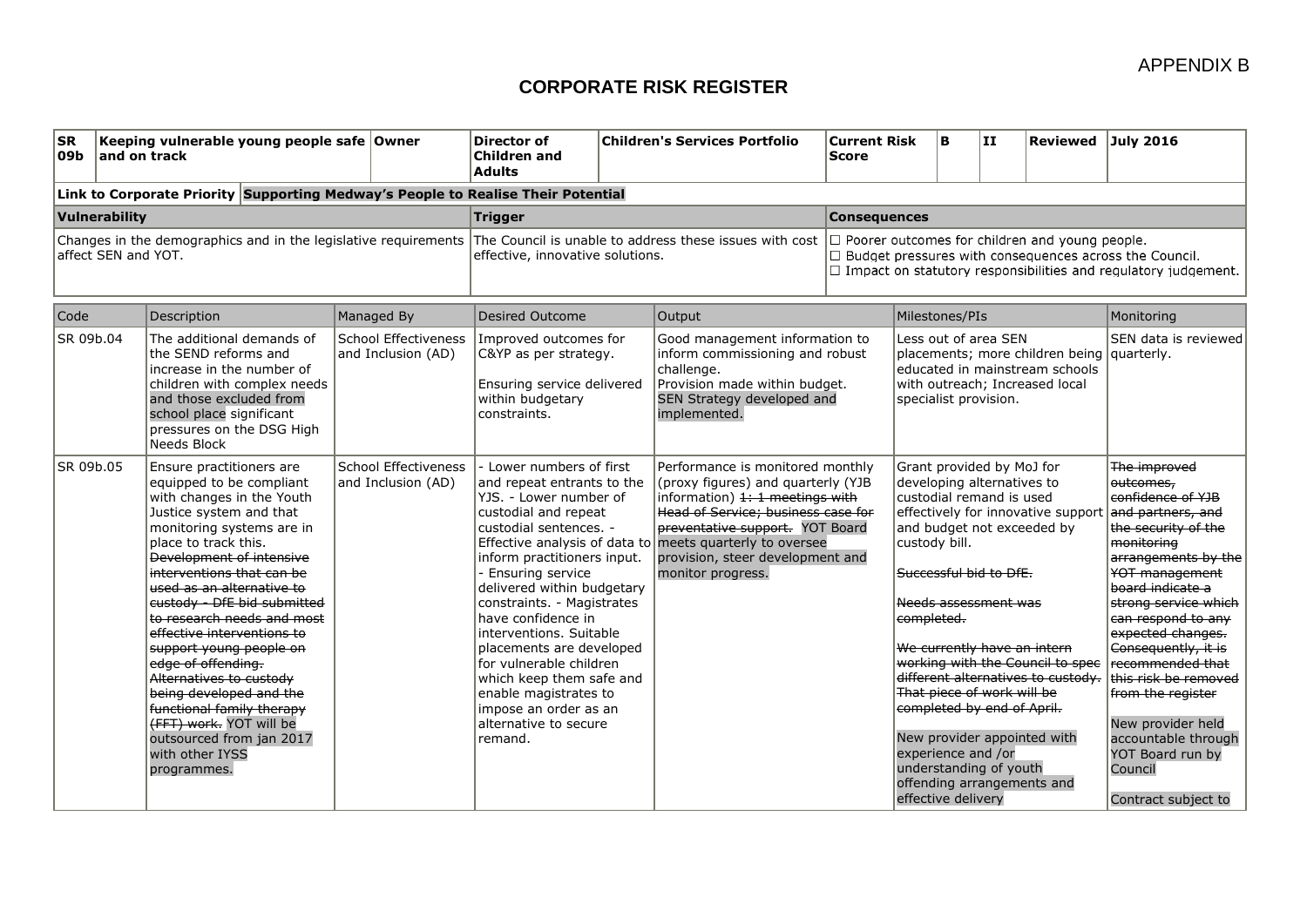| Code      | Description                                                                                                                                                                                                                                                                                                                                                                                                                                                                                                                                                                 | Managed By                                                       | <b>Desired Outcome</b>                                                                                                                                                                                                                                                                                                                                                                                                                                                                                                                                                | Output                                                                                                                                                                                                                                                                                                                                                                                                                                                                                                           | Milestones/PIs                                                                                                                                                                                                                                                                                                                                                                                                                                                                                     | Monitoring                                                                                                                                             |
|-----------|-----------------------------------------------------------------------------------------------------------------------------------------------------------------------------------------------------------------------------------------------------------------------------------------------------------------------------------------------------------------------------------------------------------------------------------------------------------------------------------------------------------------------------------------------------------------------------|------------------------------------------------------------------|-----------------------------------------------------------------------------------------------------------------------------------------------------------------------------------------------------------------------------------------------------------------------------------------------------------------------------------------------------------------------------------------------------------------------------------------------------------------------------------------------------------------------------------------------------------------------|------------------------------------------------------------------------------------------------------------------------------------------------------------------------------------------------------------------------------------------------------------------------------------------------------------------------------------------------------------------------------------------------------------------------------------------------------------------------------------------------------------------|----------------------------------------------------------------------------------------------------------------------------------------------------------------------------------------------------------------------------------------------------------------------------------------------------------------------------------------------------------------------------------------------------------------------------------------------------------------------------------------------------|--------------------------------------------------------------------------------------------------------------------------------------------------------|
|           |                                                                                                                                                                                                                                                                                                                                                                                                                                                                                                                                                                             |                                                                  |                                                                                                                                                                                                                                                                                                                                                                                                                                                                                                                                                                       |                                                                                                                                                                                                                                                                                                                                                                                                                                                                                                                  |                                                                                                                                                                                                                                                                                                                                                                                                                                                                                                    | quarterly<br>monitoring.                                                                                                                               |
| SR 09b.06 | A comprehensive strategy in<br>place to ensure that partner<br>agencies work cooperatively<br>to identify and deal with CYP<br>who are identified as, or at<br>risk of becoming, victims or<br>perpetrators of CSE and<br>missing.<br>All professionals, voluntary<br>groups and the wider<br>community including hard to<br>reach groups are aware of,<br>and have an understanding<br>of CSE and missing.<br><b>Establishment of CSE Unit</b><br>alongside police - multi<br>agency co located to<br>manage CSE in Medway<br>Implement findings of<br>review of CSE unit. | Beputy Director,<br><b>Interim Director</b><br>Children & Adults | Ensure that we have a<br>comprehensive strategy in<br>place for CSE and missing.<br>- All professionals working<br>directly with CYP have an<br>understanding and<br>knowledge of CSE and<br>missing; and develop<br>appropriate skills.<br>- Increase the awareness<br>and understanding of CSE<br>and missing by all<br>professionals, voluntary<br>groups, wider community<br>including hard to reach<br>groups.<br>Improvement of<br>identification, prevention,<br>support disruption and<br>prosecutions<br>Development of a reliable<br>multi-agency data set. | Comprehensive joint K & M LSCB<br>strategy for CSE has been signed by<br>the MSCB and missing protocols in<br>place via CSC<br>Multi agency and single agency<br>approved consistent training is<br>completed by all staff.<br>All child protection courses make<br>direct reference to CSE and missing<br>Awareness raising campaign agreed<br>and implemented.<br>Co location of social worker<br>managed by CSE Operational lead<br>within co location with police<br>MASE Group and Risk management<br>banel | The K & M CSE strategy has<br>been reviewed and<br>recommendations<br>loperationalised.<br>Any review will be signed by the<br>MSCB in the forward plan<br>All relevant staff complete<br>available CSE training.<br>Case management systems<br>capable of recording CSE cases.<br>Analysis and identification of<br>victims through data analyst<br>within CSE Unit; social work<br>pathways for identified victims;<br>themes and early identification<br>to safeguard young people in<br>Medway | Kent & Medway CSE<br>Subgroup<br><b>MSCB</b><br>MASE Panel<br>(Strategic)<br>MSCB/Workforce<br>development<br>$P$ & I / CSC AD<br> MSCB<br><b>MASE</b> |
| SR 09b.07 | A comprehensive strategy in<br>place to ensure that partner<br>agencies cooperate to<br>identify and deal with CYP<br>who are identified as, or at<br>risk of becoming, victims or<br>perpetrators of CSE,<br>missing, have been<br>radicalised or are at risk of<br>radicalisation.<br>Other professionals and<br>community groups have an<br>understanding and an<br>awareness of the<br><b>Governments Prevent</b><br>agenda                                                                                                                                             |                                                                  | An area wide group -<br><b>Community Safety</b><br>Partnership, Medway YOT<br>Board and MSCB -<br>co-ordinates and monitors<br>Prevent work.<br>Vulnerable young people<br>are safeguarded and risks<br>to the community are<br>minimalized<br>Medway agencies share<br>information on vulnerable<br>young people at risk of<br>radicalisation.                                                                                                                                                                                                                       | Prevent training and awareness is<br>provided to all key staff, schools and<br><del>qovernors.</del><br>Child Protection courses cover the<br>risk of radicalisation<br>Community groups are offered<br>training to raise awareness of the<br>Prevent agenda and to identify<br>young people who might be at risk<br>of radicalisation.                                                                                                                                                                          | By December 2015<br>From January 2016<br>From January 2016                                                                                                                                                                                                                                                                                                                                                                                                                                         | By YOT Board or<br>Community Safety<br>Partnership and<br><b>MSCB</b><br>MSCB<br>MSCB                                                                  |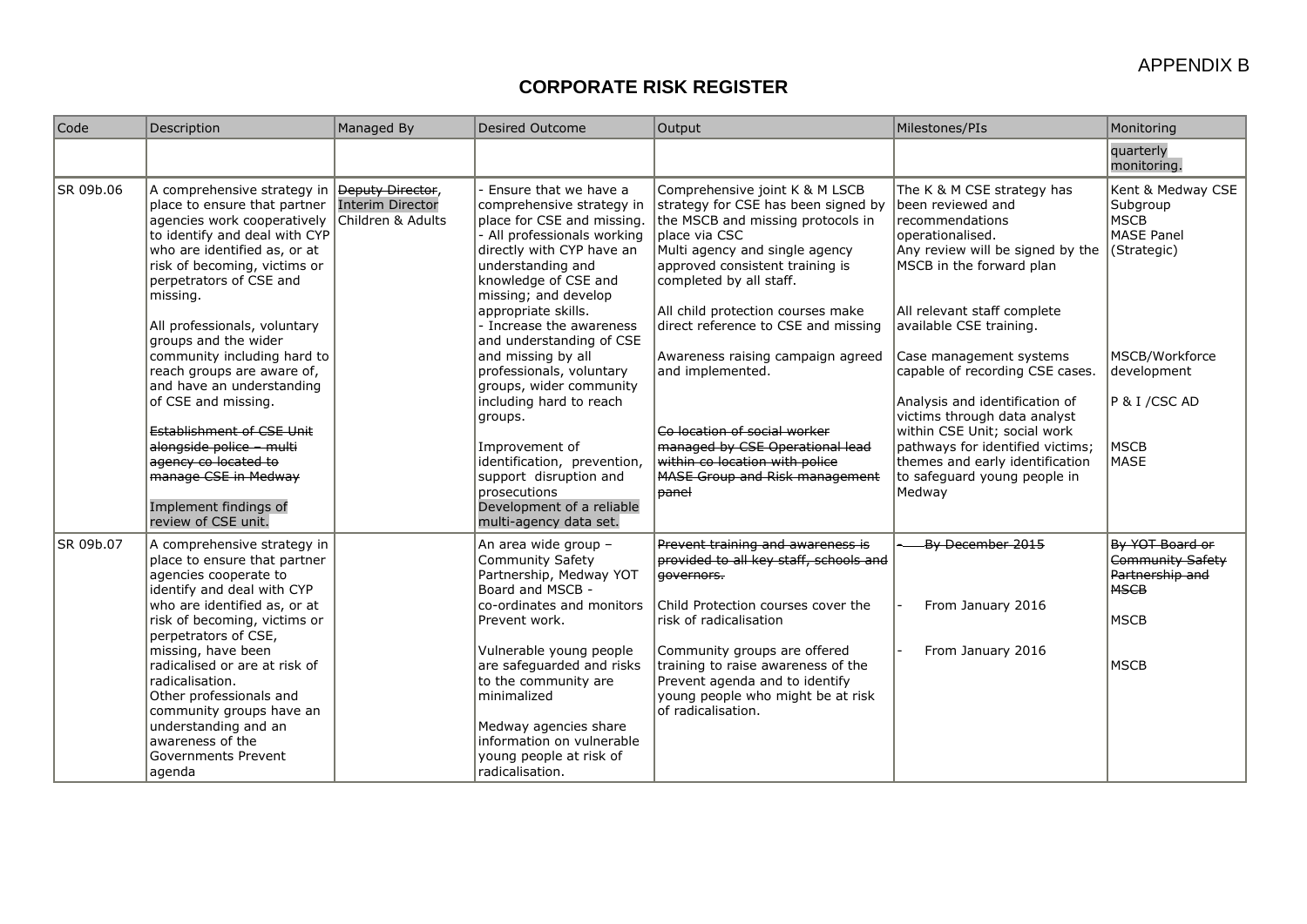| <b>SR</b><br><b>Adult Social Care Transformation</b><br> 25                                                                                                                                                                                                                                                                                                                                                                                                                                                                                                                                                                                                                                                                                                                                                                                                                                                                                                                                                                                                                                                                                                                                                                                           | Owner | <b>Deputy Director,</b><br><b>Interim AD</b><br>Children's &<br><b>Adults Social</b><br>Care                  | <b>Adult Services Portfolio</b>                                                                                                                                                                                                                                                                                                                                                                                                                                              | <b>Current Risk</b><br><b>Score</b>                                                                   | B. | l III. | Reviewed July 2016 |  |  |  |  |
|-------------------------------------------------------------------------------------------------------------------------------------------------------------------------------------------------------------------------------------------------------------------------------------------------------------------------------------------------------------------------------------------------------------------------------------------------------------------------------------------------------------------------------------------------------------------------------------------------------------------------------------------------------------------------------------------------------------------------------------------------------------------------------------------------------------------------------------------------------------------------------------------------------------------------------------------------------------------------------------------------------------------------------------------------------------------------------------------------------------------------------------------------------------------------------------------------------------------------------------------------------|-------|---------------------------------------------------------------------------------------------------------------|------------------------------------------------------------------------------------------------------------------------------------------------------------------------------------------------------------------------------------------------------------------------------------------------------------------------------------------------------------------------------------------------------------------------------------------------------------------------------|-------------------------------------------------------------------------------------------------------|----|--------|--------------------|--|--|--|--|
| Link to Corporate Priority Supporting Medway's People to Realise Their Potential                                                                                                                                                                                                                                                                                                                                                                                                                                                                                                                                                                                                                                                                                                                                                                                                                                                                                                                                                                                                                                                                                                                                                                      |       |                                                                                                               |                                                                                                                                                                                                                                                                                                                                                                                                                                                                              |                                                                                                       |    |        |                    |  |  |  |  |
| Vulnerability                                                                                                                                                                                                                                                                                                                                                                                                                                                                                                                                                                                                                                                                                                                                                                                                                                                                                                                                                                                                                                                                                                                                                                                                                                         |       | <b>Trigger</b>                                                                                                |                                                                                                                                                                                                                                                                                                                                                                                                                                                                              | <b>Consequences</b>                                                                                   |    |        |                    |  |  |  |  |
| The local population of older people and disabled adults is<br>Increasing significantly - Joint Strategic Needs Analysis, POPPI<br>and PANSI intelligence.<br>New responsibilities for the LA resulting from the Care Act will<br>increase pressure on Adult Social Care services.<br>The ambition of the Better Care Fund (BCF) is to describe<br>Medway's potential for the integration of Adult health and social<br>care and then to deliver the agreed integration.<br>The achievement of these ambitions represents a significant<br>challenge to the local authority and our health partners (The<br>Council only controls a small proportion of the system, alongside<br>the CCG and Medway Foundation Trust). The development and<br>delivery of the Kent and Medway Sustainability and<br>Transformation Plan may have an impact on our ability to ensure<br>better out of hospital care and improved integration.<br>There is a risk that the changes needed across the system will<br>take longer to implement than our current ambitions state.<br>The transformation of Adult Social Care will continue to require<br>corporate support and there is a risk that a lack of organisational<br>capacity and resilience may slow progress. |       | Demographic impact.<br>Care Act implementation in April 2015.<br>2020.<br>relation to integration/NHS/Council | The current timeframe for BCF is to have described the $ $ Potential risk around supporting wider health economy.<br>roadmap for integration by 31 March 2017. In addition<br>there are national ambitions for further integration by<br>Whilst the overall national ambition for integration<br>remains same, the priorities and timescales for delivery<br>within that overall ambition may shift at a national<br>level. Uncertainty around national policy and budget in | Potentially significant increase in spend on Adult Social Care.<br>Potential impact on ASC resources. |    |        |                    |  |  |  |  |

| Code            | Description                                                                                              | Managed By                                                                               | Desired Outcome                                                                                                | <b>Output</b>                                                                                   | Milestones/PIs                                          | Monitoring                                               |
|-----------------|----------------------------------------------------------------------------------------------------------|------------------------------------------------------------------------------------------|----------------------------------------------------------------------------------------------------------------|-------------------------------------------------------------------------------------------------|---------------------------------------------------------|----------------------------------------------------------|
| <b>SR 25.01</b> | Personal Budgets giving<br>people more choice and<br>control.                                            | Beputy Director,<br><del>Children &amp; Adults</del><br>Interim AD Adults<br>Social care | Best outcomes for people<br>(as per their support plans)   Budgets/Direct Payments.<br>land best value for the | All clients are offered Personal                                                                | Personal Budgets performance<br>las per KPI.            | Monthly.                                                 |
|                 | Commissioning sufficient<br>capacity and a suitably wide Assistant Director<br>range of services to meet | Partnership                                                                              | Local Authority as<br>Istatutory body and<br>lcommissioner.                                                    | Joint strategies and commissioning<br><b>Iplans with NHS.</b><br>The Provider Forum engages the | Category Management project<br>on high cost placements. | As per star chamber<br>land procurement<br>forward plan. |
|                 | need.                                                                                                    | Commissioning                                                                            | A safe and stable local                                                                                        | sector and assists us to work in                                                                | End of year spend within budget. Monthly at AMT and     |                                                          |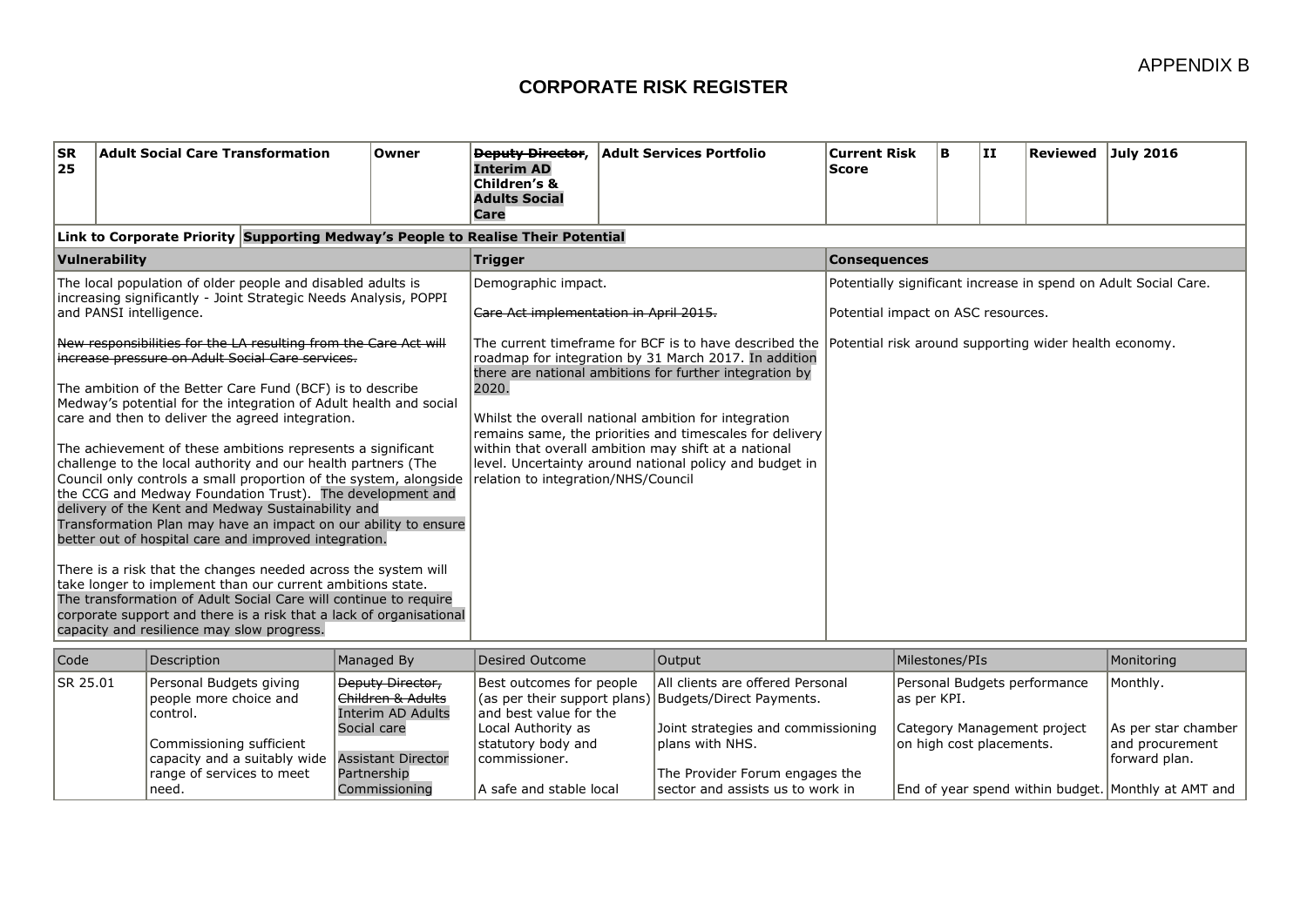| Code                         | Description                                                                                                                                                                                                                                                                                                                                                                                                                                                    | Managed By                                                              | <b>Desired Outcome</b>                                                                                                            | Output                                                                                                                                                                                                                                                                                                        | Milestones/PIs                                                                                                                                                                                                                                                                                                                              | Monitoring                                                                                                                                                                                                            |
|------------------------------|----------------------------------------------------------------------------------------------------------------------------------------------------------------------------------------------------------------------------------------------------------------------------------------------------------------------------------------------------------------------------------------------------------------------------------------------------------------|-------------------------------------------------------------------------|-----------------------------------------------------------------------------------------------------------------------------------|---------------------------------------------------------------------------------------------------------------------------------------------------------------------------------------------------------------------------------------------------------------------------------------------------------------|---------------------------------------------------------------------------------------------------------------------------------------------------------------------------------------------------------------------------------------------------------------------------------------------------------------------------------------------|-----------------------------------------------------------------------------------------------------------------------------------------------------------------------------------------------------------------------|
|                              | Prevention, including<br>technology enabled care<br>services, early help and re-<br>ablement short term<br>services to maximise<br>independence.<br>Close management<br>oversight, and action as<br>required, to manage the<br>budget. Short term<br>management actions are<br>being taken to reduce any<br>overspend.<br>New responsibilities arising<br>from Care Act, for example,<br>providing assessments and<br>services for carers and self<br>funders. |                                                                         | meet our local needs and<br>provide high quality care<br>and support to older<br>people, disabled adults and projects.<br>carers. | sector of providers that can partnership in a meaningful and<br>effective wav.<br>ASC Strategy and associated key<br>Monthly scrutiny of budgets at AMT<br>and audits of practice and Personal<br>Budgets/Direct Payments.<br>Management action as required.<br><b>Implementation of Care Act</b><br>ehanges. | Programme developed and<br>underway.<br>Dynamic Purchasing System.<br>Increase the number and<br>effectiveness of reviews.<br>Reduction in delayed transfers of<br>care                                                                                                                                                                     | quarterly at CADMT.<br><b>Adult Social Care</b><br>Improvement Board.<br>Gateway process as<br>per procurement<br>forward plan.<br>Council plan<br>monitoring -<br>implementation of<br>Care Act is a key<br>project. |
| SR 25.02                     | Deprivation of Liberty<br>Safeguards (DoLS) post<br>Cheshire West judgement,<br>resulted in a rapid increase<br>in the number of<br>applications for DoLS,<br>challenging several parts of<br>the system - administration,<br>Best Interest Assessors,<br>Advocacy services.<br>Risk of legal challenge and<br>breaching statutory<br>timeframes.                                                                                                              | <b>Deputy Director,</b><br><b>Interim Director</b><br>Children & Adults | People in a care home or<br>their liberty illegally.                                                                              | DoLS applications to Medway as a<br>hospital are not deprived of Supervisory Body are processed and<br>assessments carried out within<br>timeframes.<br>Establish DoLS Review Group to<br>examine processes, digitization and<br>other workflow improvements.                                                 | Setting up of Medway DoLS<br>office complete.<br>Communication to care homes<br>and other relevant settings to<br>ensure compliance with the<br><b>Mental Capacity Act 2005.</b><br>Recruitment and training of the<br>required number of Best Interest<br>Assessors.<br>Reduction in the number of<br>DoLS cases awaiting<br>authorisation | Breaches monitored<br>weekly.<br>Updates to AMT.<br><b>DoLS Review Group</b><br>report to CADMT.<br>DH Quarterly<br>monitoring report.<br>DH annual statutory<br>return.                                              |
| $\overline{\text{SR-25.03}}$ | Risk that the introduction of<br>the Care Act 2014 will result<br>in a significant rise in the                                                                                                                                                                                                                                                                                                                                                                 | <b>Deputy Director for</b><br><del>Children and Adults</del>            | To be care act compliant in<br><del>line with national</del><br>timescales.                                                       | Introduction of a cap on the costs of<br>care, means testing and new<br>appeals process                                                                                                                                                                                                                       | Phase 2 of Care Act from April<br>2020 Note: The original<br>implementation date for phase 2                                                                                                                                                                                                                                                | We have undertaken<br>an initial impact<br>assessment of the                                                                                                                                                          |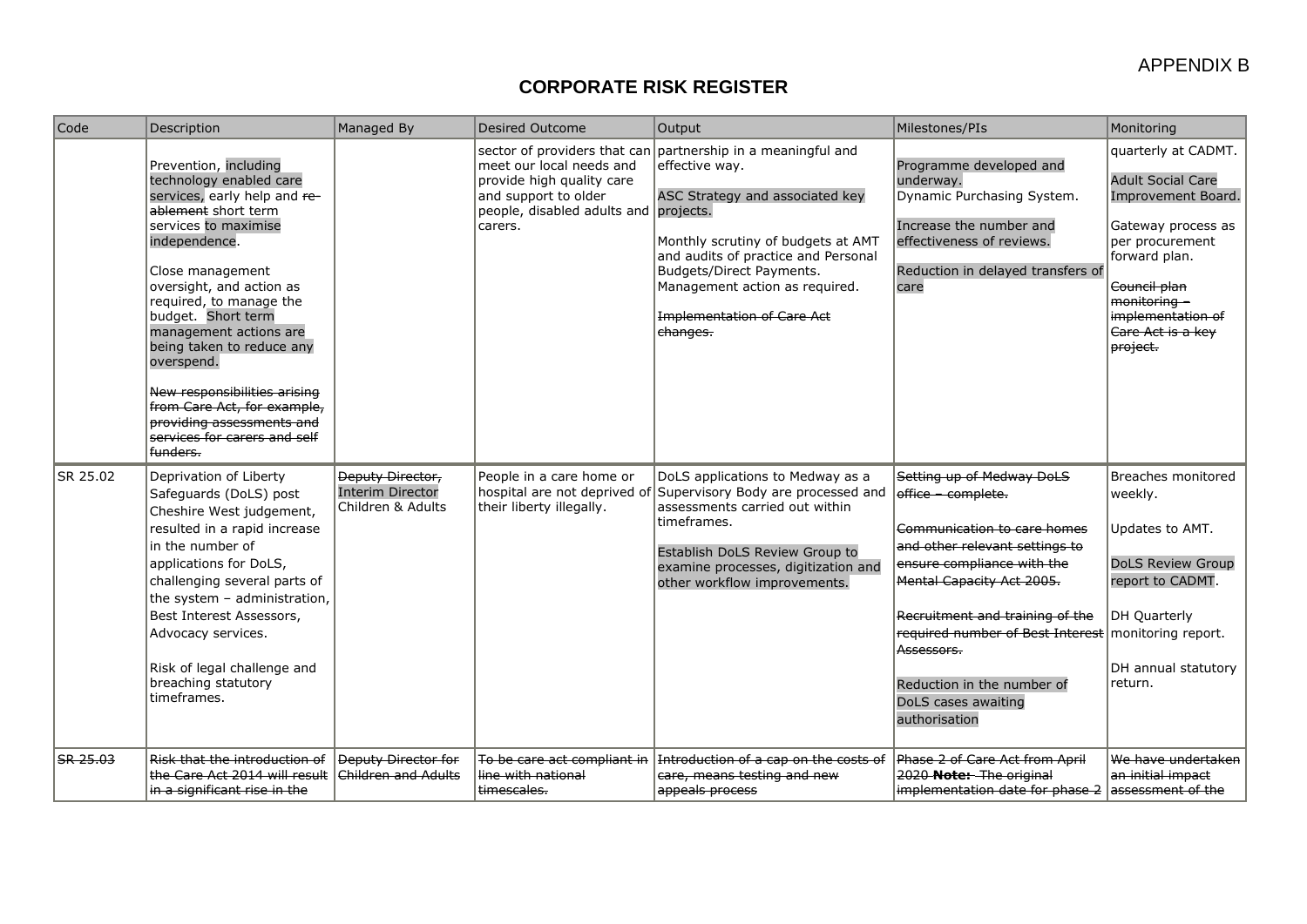|          | cost of provision and<br>implementation costs from<br>April 2020. Still too early to<br>tell what impact will be on<br>current social care budgets<br>or plans.                                                                                                                                                                                                                                                                                                                                         |                                                     |                                                                                                                                                                                                                                                                                                                                  |                                                                                                                                                                                                                                                      | was April 2016. The Care and<br>Support Minister announced in<br>July 2015 that the cap will now<br>be delayed until April 2020. Full<br>modelling and financial<br>implications have not yet been<br>undertaken.<br>The final statutory regulations<br>and quidance are not however<br>expected until October 2015.                                                                                                                       | effects of the Care<br>Act, are carrying out<br>further financial<br>modelling and will<br>continue to refine<br>our assumptions as<br>we develop our final<br>Better Care Fund<br>response.                                                                                                                                                                          |
|----------|---------------------------------------------------------------------------------------------------------------------------------------------------------------------------------------------------------------------------------------------------------------------------------------------------------------------------------------------------------------------------------------------------------------------------------------------------------------------------------------------------------|-----------------------------------------------------|----------------------------------------------------------------------------------------------------------------------------------------------------------------------------------------------------------------------------------------------------------------------------------------------------------------------------------|------------------------------------------------------------------------------------------------------------------------------------------------------------------------------------------------------------------------------------------------------|--------------------------------------------------------------------------------------------------------------------------------------------------------------------------------------------------------------------------------------------------------------------------------------------------------------------------------------------------------------------------------------------------------------------------------------------|-----------------------------------------------------------------------------------------------------------------------------------------------------------------------------------------------------------------------------------------------------------------------------------------------------------------------------------------------------------------------|
| SR 25.04 | Shifting of resources to fund<br>new joint interventions and<br>schemes might destabilise<br>current service providers,<br>particularly in the acute<br>sector<br>To work with Health<br>colleagues to develop a<br>vision for integration at a<br>Medway level.                                                                                                                                                                                                                                        | Assistant Director,<br>Partnership<br>Commissioning | To describe Medway's<br>potential for integration by<br>nationally set timeframes                                                                                                                                                                                                                                                | Working closely with MFT and CCG<br>to bring in agreed programmes that<br>will manage the channel-shift<br>process                                                                                                                                   | To describe the route-map for<br>integration by 31 March 2017<br>Note: We are working to<br>national timescales that are<br>currently under review and<br>the council is one third of the<br>triangular partnership so not<br>able to exercise overall<br>control.                                                                                                                                                                         | A Transition Plan will<br>be developed and<br>implemented with<br><b>Medway NHS</b><br>Foundation Trust to<br>ensure areas of<br>concern are<br>identified early and<br>appropriate actions<br>implemented in a<br>timely fashion.<br>Contingency plans<br>put in place<br>Joint Commissioning<br><b>Management Group</b><br>(JCMG) and Health<br>and Wellbeing Board |
| SR 25.05 | Operational pressures on the Assistant Director.<br>workforce will restrict the<br>ability to deliver the required Commissioning<br>investment and associated<br>projects to make the vision<br>of care outlined in our Better<br>Care Fund submission a<br>reality, including workforce<br>recruitment, skills analysis<br>and change management.<br>To ensure that all integrated<br>commissioning e.g. Home<br>First and Intermediate Care<br>does not put a pressure on<br>ASC budget and workforce | Partnership                                         | A review of the services<br>within the "ring-fenced" /<br>pooled budget will identify<br>those services that require<br>additional resource.<br>additionally it will identify<br><del>those services not</del><br>performing or where need<br>has moved forward.<br>Efficiencies are achieved<br>across ASC as well as<br>health | The ambition for the partnership for<br>2016 and beyond needs to be<br>developed in line with rapidly<br>changing needs, central policies (yet<br>to be formalised) and available<br>resources.<br>Delivery of Integrated<br>Commissioning activity. | To describe the route-map for<br>integration by 31 March 2017<br><b>Note: We are working to</b><br>national timescales that are<br>currently under review and<br>the council is one third of the<br>triangular partnership so not<br>able to exercise overall<br>control.<br>New intermediate care service in<br>place from 1st October.<br>Reduction in number of<br>intermediate care beds.<br>Reduction in delayed transfers of<br>care | Our 2014 schemes<br>include specific non-<br>re <del>current</del><br>investments in the<br>infrastructure and<br>capacity support of<br>the overall<br>organisational<br>development<br>including workforce.<br><b>CADMT and JCMG</b>                                                                                                                                |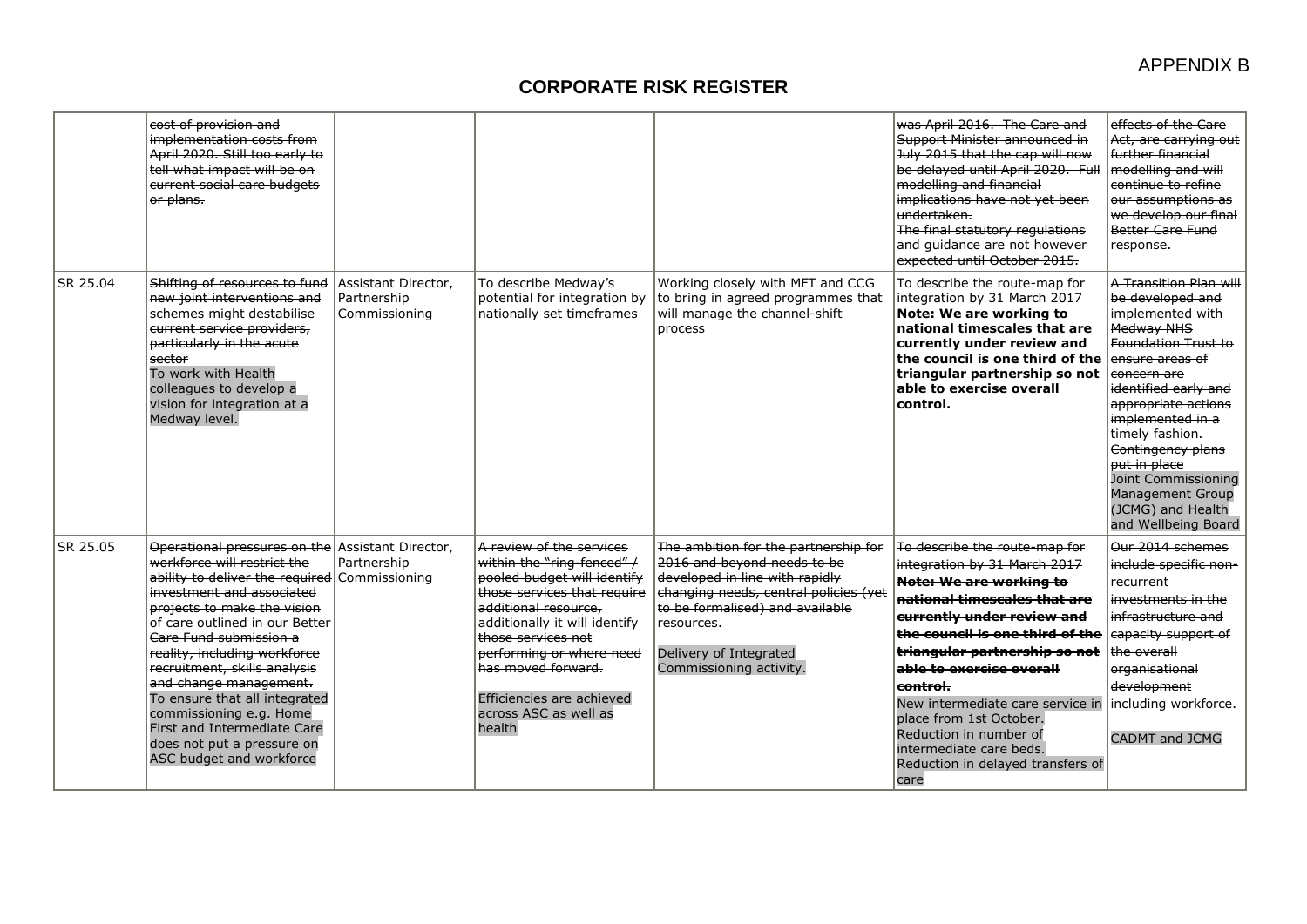| <b>SR</b><br> 27 |                     | <b>Government changes to Local</b><br>Authority's responsibility for schools                                                                                                                                                                                                                                                                                                                                                                                                                                                                                                                                                                      | Owner                                      | Director of<br><b>Children and</b><br><b>Adults</b>                                                                                                                    |  | <b>Children's Services Portfolio</b>                                                                                                                                                                                                                                                   | <b>Current Risk</b><br><b>Score</b>                                                                                                                                                                                                                                                                                                                                                                                                                                                                                                                                                                                                                                             | lC.                                                            | II. | Reviewed July 2016                                                                                |                                                                                                                                                                          |  |
|------------------|---------------------|---------------------------------------------------------------------------------------------------------------------------------------------------------------------------------------------------------------------------------------------------------------------------------------------------------------------------------------------------------------------------------------------------------------------------------------------------------------------------------------------------------------------------------------------------------------------------------------------------------------------------------------------------|--------------------------------------------|------------------------------------------------------------------------------------------------------------------------------------------------------------------------|--|----------------------------------------------------------------------------------------------------------------------------------------------------------------------------------------------------------------------------------------------------------------------------------------|---------------------------------------------------------------------------------------------------------------------------------------------------------------------------------------------------------------------------------------------------------------------------------------------------------------------------------------------------------------------------------------------------------------------------------------------------------------------------------------------------------------------------------------------------------------------------------------------------------------------------------------------------------------------------------|----------------------------------------------------------------|-----|---------------------------------------------------------------------------------------------------|--------------------------------------------------------------------------------------------------------------------------------------------------------------------------|--|
|                  |                     | Link to Corporate Priority Supporting Medway's People to Realise Their Potential                                                                                                                                                                                                                                                                                                                                                                                                                                                                                                                                                                  |                                            |                                                                                                                                                                        |  |                                                                                                                                                                                                                                                                                        |                                                                                                                                                                                                                                                                                                                                                                                                                                                                                                                                                                                                                                                                                 |                                                                |     |                                                                                                   |                                                                                                                                                                          |  |
|                  | Vulnerability       |                                                                                                                                                                                                                                                                                                                                                                                                                                                                                                                                                                                                                                                   |                                            | <b>Trigger</b><br><b>Consequences</b>                                                                                                                                  |  |                                                                                                                                                                                                                                                                                        |                                                                                                                                                                                                                                                                                                                                                                                                                                                                                                                                                                                                                                                                                 |                                                                |     |                                                                                                   |                                                                                                                                                                          |  |
|                  | to become academies | Councils are accountable for the outcome of performance of all<br>schools but have reduced levers to drive action and change. In<br>academies the only lever is to refer the school to the Regional<br>Schools Commissioner. In maintained schools, poor inspection<br>judgements or coasting schools are expected to be subject to<br>intervention by the Regional Schools Commissioner. The<br>Government's expectation is for all schools in special measures<br>The OFSTED school inspection framework replaces 'satisfactory'<br>with 'requires improvement'. Any school with 2 consecutive<br>Frequires improvement' will be in a category. |                                            | A failing OFSTED inspection for a maintained school for<br>which the Council has a statutory responsibility or a<br>coasting judgement on the basis of pupil progress. |  |                                                                                                                                                                                                                                                                                        | Impact on children and families of being in a school that fails<br>to provide quality provision.<br>Performance ratings as measured through Ofsted reports and<br>Performance tables impact on parental and community<br>confidence.<br>Financial consequences.<br>The DfE will expect that the school becomes a sponsored<br>academy with further financial consequences to Medway<br>including an expectation that the LA pays the legal costs for<br>the transfer and writes off deficits.<br>Damage to reputation.<br>Impact on statutory responsibilities and regulatory<br>judgement.<br>Progress and progression for children & young people are<br>impacted negatively. |                                                                |     |                                                                                                   |                                                                                                                                                                          |  |
| Code             |                     | Description                                                                                                                                                                                                                                                                                                                                                                                                                                                                                                                                                                                                                                       | Managed By                                 | <b>Desired Outcome</b>                                                                                                                                                 |  | Output                                                                                                                                                                                                                                                                                 |                                                                                                                                                                                                                                                                                                                                                                                                                                                                                                                                                                                                                                                                                 | Milestones/PIs<br>Monitoring                                   |     |                                                                                                   |                                                                                                                                                                          |  |
| SR 27.01         |                     | Analysis of school data is<br>used to agree a school<br>partnership rating so that<br>appropriate support can be<br>put in place. Analysis of<br>academy data is used to<br>refer an academy to the<br>regional Schools<br>Commissioner                                                                                                                                                                                                                                                                                                                                                                                                           | School Effectiveness<br>and Inclusion (AD) | Schools results in line with<br>or exceed nationally<br>expected progress<br>measures.                                                                                 |  | School Challenge and<br>Improvement Team support<br>schools to identify actions needed<br>to improve pupil progress.<br>Data shows progress to be in line<br>with similar schools nationally and<br>then to be in upper quartile.<br>Implementation of School<br>Improvement Strategy. | low                                                                                                                                                                                                                                                                                                                                                                                                                                                                                                                                                                                                                                                                             | threshold reduces<br>- Number of schools in an<br>remains low. |     | - Number of schools below floor<br>OFSTED category reduces and<br>- Number of coasting schools is | RAMP meetings with<br>head and Chair of<br>Governors.<br>CADMT performance<br>reports.<br>Council Plan<br>monitoring.<br><b>School Effectiveness</b><br>Strategic Board. |  |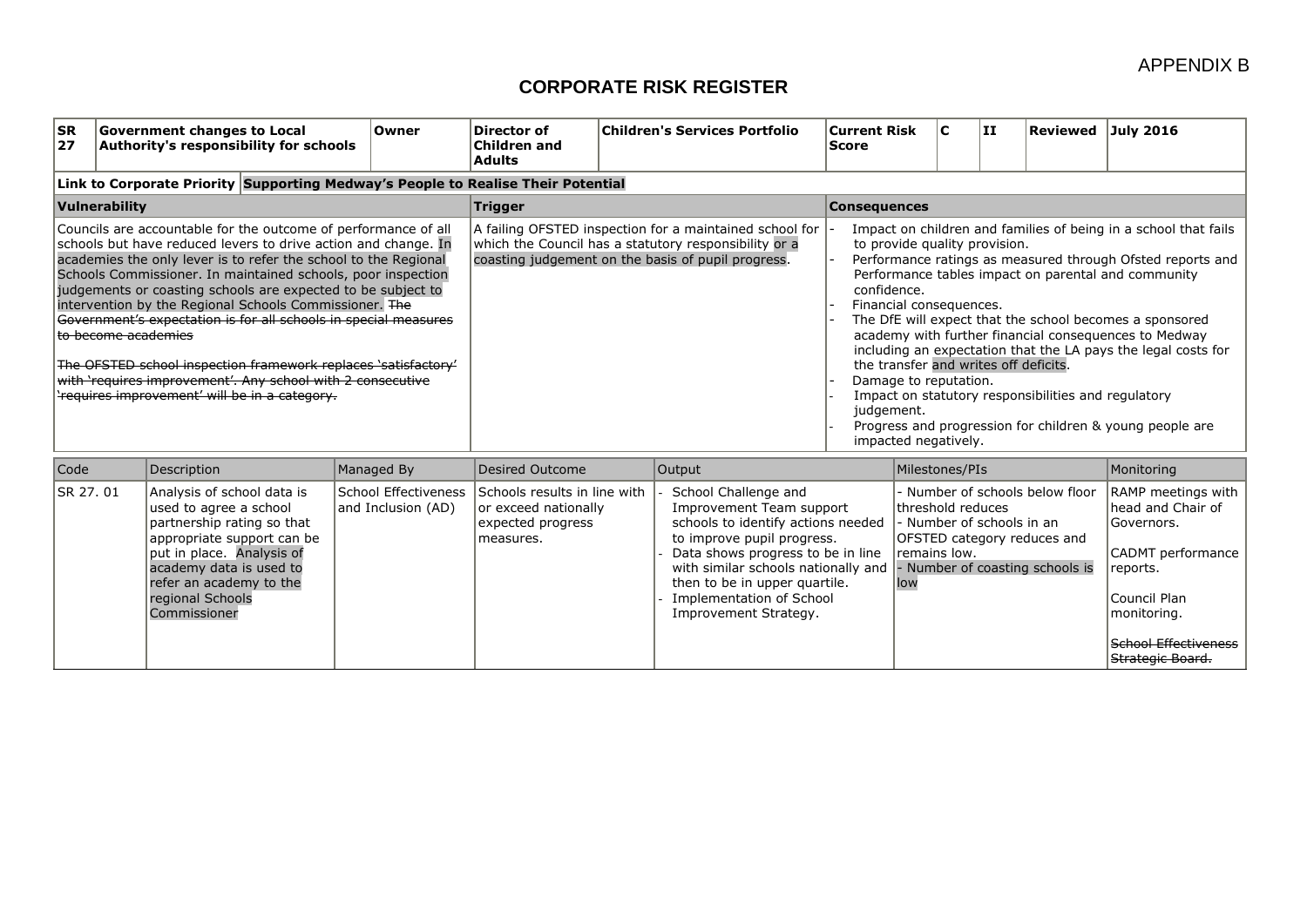| <b>ISR 27.02</b> | The proportion of schools in<br>Medway with an OFSTED<br>judgement requires<br>improvement (3) is currently<br>higher than national; and<br>the proportion of schools<br>with good and outstanding<br>judgements is currently<br>llower than national. | School Effectiveness<br>and Inclusion (AD) | Schools move up from<br>requires improvement to<br>Good and from Good to<br>Outstanding. | Core SCI training developed and<br>delivered in a targeted way.<br>OFSTED preparation in place for<br>Senior Leadership Team (SLT) and<br>Governors.<br>NLES and LLEs linked to schools to<br>give additional experience to draw<br>on for delivering good and better<br>practice.<br>Work closely with the teaching<br>school alliances to develop | OFSTED judgements place more SCI team meetings.<br>schools in the Good or<br>Outstanding categories. | <b>IOFSTED liaison and</b><br>monitoring.<br>CADMT performance<br>reports.<br>Council Plan<br>monitoring. |
|------------------|--------------------------------------------------------------------------------------------------------------------------------------------------------------------------------------------------------------------------------------------------------|--------------------------------------------|------------------------------------------------------------------------------------------|-----------------------------------------------------------------------------------------------------------------------------------------------------------------------------------------------------------------------------------------------------------------------------------------------------------------------------------------------------|------------------------------------------------------------------------------------------------------|-----------------------------------------------------------------------------------------------------------|
|                  |                                                                                                                                                                                                                                                        |                                            |                                                                                          | leadership and improve the quality<br>of teaching across subject areas.                                                                                                                                                                                                                                                                             |                                                                                                      | School Effectiveness<br>Strategic Board.                                                                  |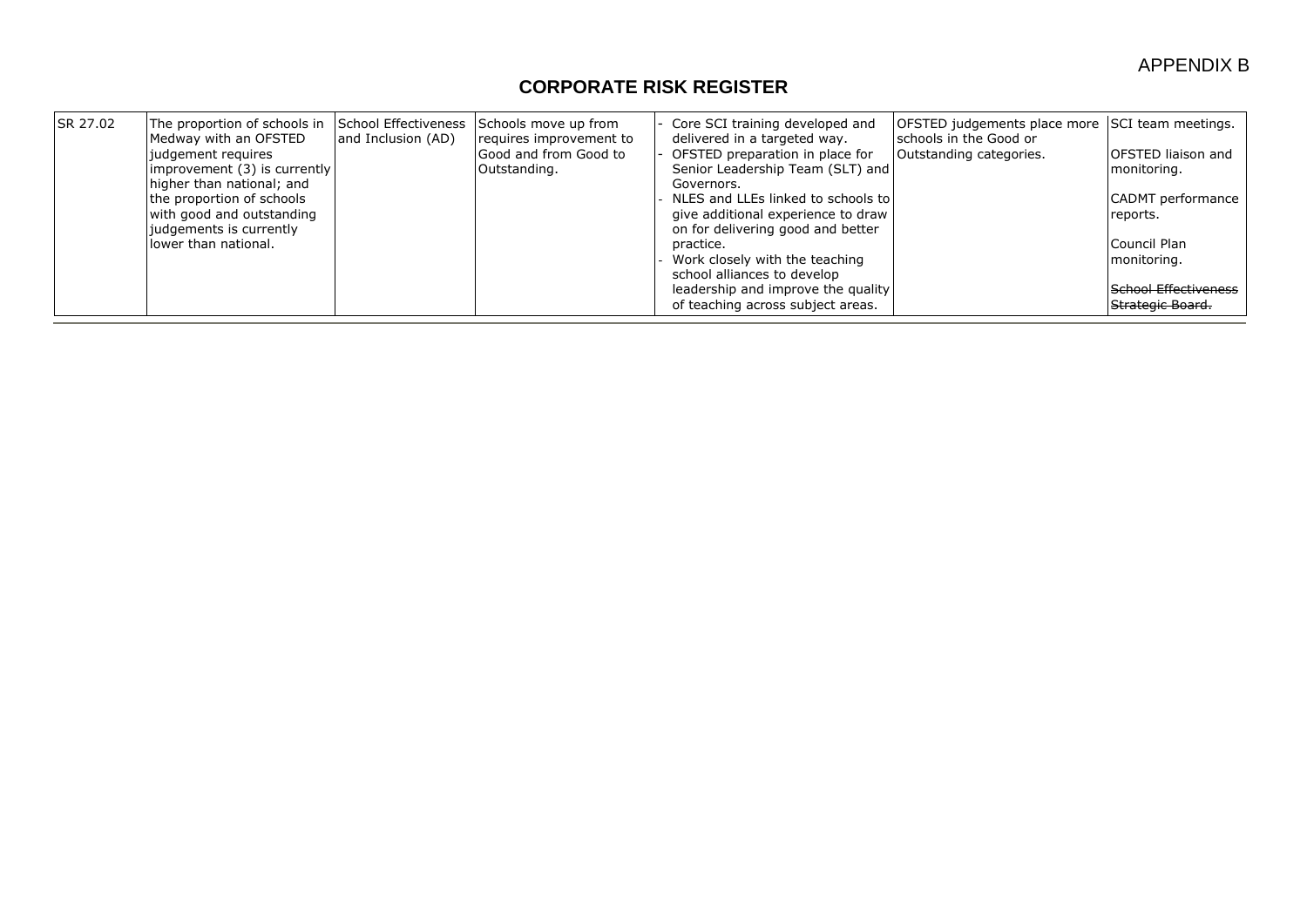#### APPENDIX B

| SR<br>17                                                                                                                                                                                                                                                                                                                                                                                                                                                                                                                                                                                                      |  | <b>Delivering regeneration</b>                                                                                                                     | Owner                                                                                            | Director of<br>Regeneration,<br>Culture,<br><b>Environment &amp;</b><br><b>Transformation</b>                                                     | <b>Portfolio</b>                                                                                                                                                                                                                                                                                                                                                                                                                                                                                                                                                                                                                                                                                                                                                            | Inward investment, strategic<br>regeneration and partnerships                      | <b>Current Risk</b><br><b>Score</b> |                                                         | $\mathbf{C}$ | ΙIJ                   | Reviewed July 2016                 |                  |
|---------------------------------------------------------------------------------------------------------------------------------------------------------------------------------------------------------------------------------------------------------------------------------------------------------------------------------------------------------------------------------------------------------------------------------------------------------------------------------------------------------------------------------------------------------------------------------------------------------------|--|----------------------------------------------------------------------------------------------------------------------------------------------------|--------------------------------------------------------------------------------------------------|---------------------------------------------------------------------------------------------------------------------------------------------------|-----------------------------------------------------------------------------------------------------------------------------------------------------------------------------------------------------------------------------------------------------------------------------------------------------------------------------------------------------------------------------------------------------------------------------------------------------------------------------------------------------------------------------------------------------------------------------------------------------------------------------------------------------------------------------------------------------------------------------------------------------------------------------|------------------------------------------------------------------------------------|-------------------------------------|---------------------------------------------------------|--------------|-----------------------|------------------------------------|------------------|
|                                                                                                                                                                                                                                                                                                                                                                                                                                                                                                                                                                                                               |  | Link to Corporate Priority Maximise Regeneration and Economic Growth                                                                               |                                                                                                  |                                                                                                                                                   |                                                                                                                                                                                                                                                                                                                                                                                                                                                                                                                                                                                                                                                                                                                                                                             |                                                                                    |                                     |                                                         |              |                       |                                    |                  |
| Vulnerability                                                                                                                                                                                                                                                                                                                                                                                                                                                                                                                                                                                                 |  |                                                                                                                                                    |                                                                                                  | Trigger                                                                                                                                           |                                                                                                                                                                                                                                                                                                                                                                                                                                                                                                                                                                                                                                                                                                                                                                             |                                                                                    | <b>Consequences</b>                 |                                                         |              |                       |                                    |                  |
| Medway's regeneration plans to regenerate the area with 50,000<br>people to Medway up to 20,000 jobs and 29,000 new homes in<br>the next 20 plus years.<br>There are challenges for the provision and maintenance of<br>effective infrastructure. Particular areas of concern are flood<br>protection, highways and water capacity.<br>It is vital the benefits are felt by the population of Medway, so<br>that the new jobs are not filled by only people from outside the<br>area.<br>Economic uncertainty could delay regeneration and growth,<br>impacting on strategic decisions and inward investment. |  |                                                                                                                                                    |                                                                                                  | The Council fails to achieve the economic, social and<br>developments.<br>Medway.                                                                 | $\Box$ Regeneration projects not completed.<br>□ Potential damage to Council's reputation.<br>infrastructure regeneration agenda.<br>$\Box$ Not able to meet member, government and the public's<br>House/property building companies start to delay<br>expectations.<br>$\Box$ Deteriorating physical and infrastructure assets.<br>$\Box$ Investment wasted.<br>Potential lack of companies wanting to locate in<br>$\Box$ Young people are not catered for in the 'new world'.<br>$\Box$ Low skills base among some residents remains.<br>$\Box$ Disconnect between skills and employment opportunities.<br>$\Box$ Maintenance of low aspiration culture.<br>$\Box$ Increased commuting and pressure on transportation.<br>$\Box$ Negative impact on community cohesion. |                                                                                    |                                     |                                                         |              |                       |                                    |                  |
| Code                                                                                                                                                                                                                                                                                                                                                                                                                                                                                                                                                                                                          |  | Description                                                                                                                                        | Managed By                                                                                       | <b>Desired Outcome</b>                                                                                                                            |                                                                                                                                                                                                                                                                                                                                                                                                                                                                                                                                                                                                                                                                                                                                                                             | Output                                                                             |                                     | Milestones/PIs                                          |              | Monitoring            |                                    |                  |
| SR 17.01                                                                                                                                                                                                                                                                                                                                                                                                                                                                                                                                                                                                      |  | Outline infrastructure needs<br>identified.                                                                                                        | Director of<br>Regeneration,<br>Culture, Environment<br>& Transformation                         | Identification of inward<br>investment priorities.                                                                                                |                                                                                                                                                                                                                                                                                                                                                                                                                                                                                                                                                                                                                                                                                                                                                                             | Progressing key regeneration sites<br>and infrastructure plan jointly with<br>KCC. |                                     | out the work and investors<br>confidence:<br>programme. |              | - 20 year development | Generation of funds to carry       | Quarterly        |
| SR 17.02                                                                                                                                                                                                                                                                                                                                                                                                                                                                                                                                                                                                      |  | Homes and Communities<br>Agency (HCA) alerted to the<br>impact of lack of funding<br>and dialogue opened with<br><b>External Partners.</b>         | Director of<br>Regeneration,<br>Culture, Environment and plans for HCA sites<br>8 Transformation | HCA confirm any funding<br>commitment to projects                                                                                                 |                                                                                                                                                                                                                                                                                                                                                                                                                                                                                                                                                                                                                                                                                                                                                                             | Funding identified to continue<br>regeneration.                                    |                                     | Regeneration projects agreed<br>with Members.           |              | Quarterly             |                                    |                  |
| SR 17.04                                                                                                                                                                                                                                                                                                                                                                                                                                                                                                                                                                                                      |  | Regular meetings with<br>stakeholders including<br>developers to lever in<br>external funding and bring<br>forward transformational<br>programmes. | Director of<br>Regeneration,<br>Culture, Environment<br>& Transformation                         | External financial<br>arrangements to fund<br>Itransformational<br>programmes and deliver<br>plans that are implemented<br>on time and to budget. |                                                                                                                                                                                                                                                                                                                                                                                                                                                                                                                                                                                                                                                                                                                                                                             | Investors come forward for<br>regeneration sites.                                  |                                     | plans.                                                  |              |                       | As detailed in individual delivery | <b>Ouarterly</b> |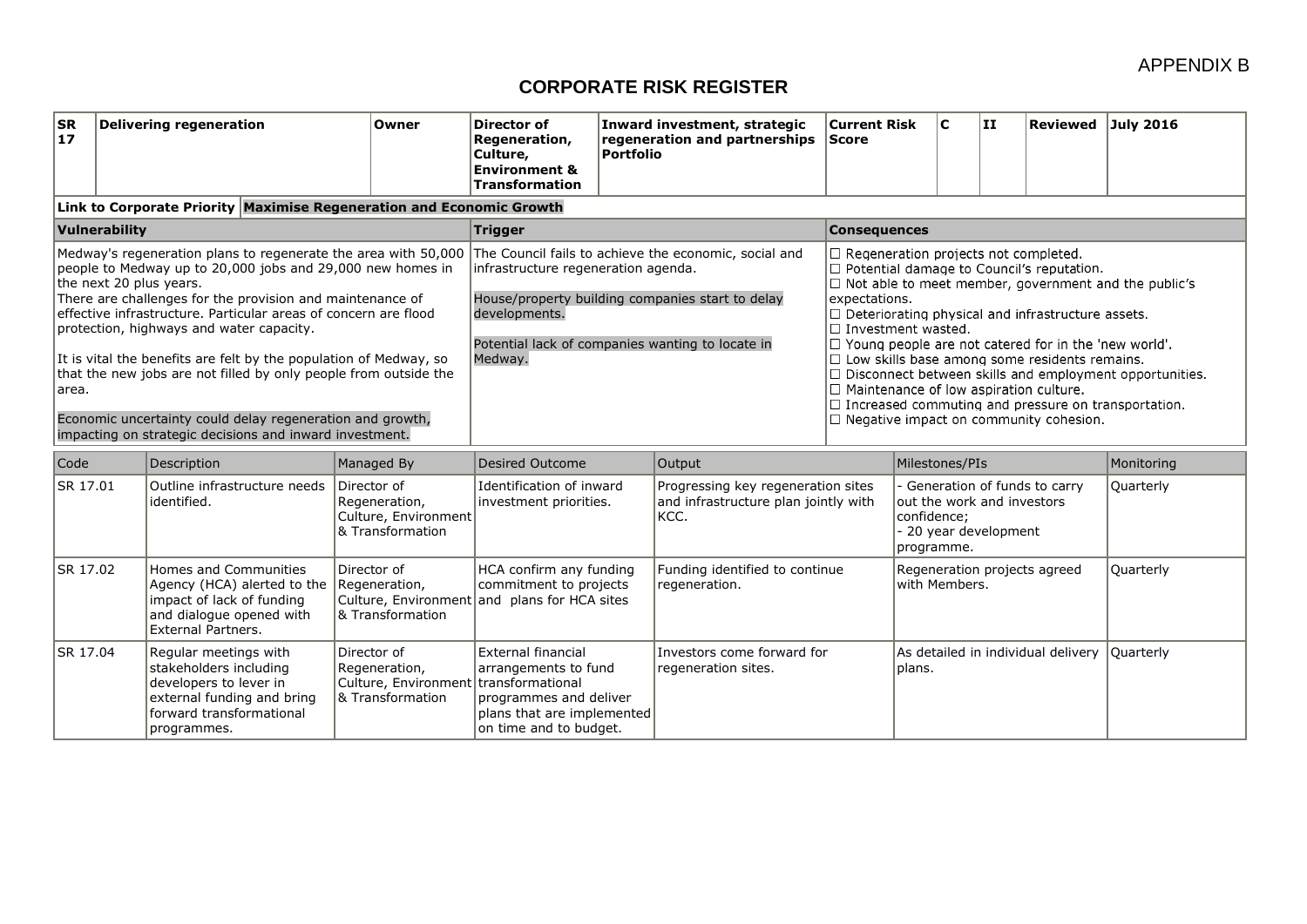| Code     | Description                                                                     | Managed By                                                                                | Desired Outcome                                                                                                                                                                                                                    | Output                                                                                                                                                                                                                    | Milestones/PIs                                                                                                                                                                                                                                                                                              | Monitoring                                      |
|----------|---------------------------------------------------------------------------------|-------------------------------------------------------------------------------------------|------------------------------------------------------------------------------------------------------------------------------------------------------------------------------------------------------------------------------------|---------------------------------------------------------------------------------------------------------------------------------------------------------------------------------------------------------------------------|-------------------------------------------------------------------------------------------------------------------------------------------------------------------------------------------------------------------------------------------------------------------------------------------------------------|-------------------------------------------------|
| SR 17.05 | Working with the Local<br>Enterprise Partnership to<br>attract funds to Medway. | Director of<br>Regeneration,<br>Culture, Environment transformational<br>& Transformation | <b>External financial</b><br>arrangements to fund<br>programmes and deliver<br>on time and to budget.<br>Create and protect long-<br>term jobs in the private<br>sector, and programmes<br>which will deliver<br>sustainable jobs. | Growing Places Fund (GPF):<br>£4.4m Rochester Riverside:<br>£2.99m Chatham Waterfront.<br>£4m for Strood Flood Defences<br>plans that are implemented £29m Local Growth Funding from<br>the Local Enterprise Partnership. | As detailed in individual delivery<br>Iplans.                                                                                                                                                                                                                                                               | <b>Quarterly</b>                                |
| SR17.06  | Working towards the<br>adoption of the new Medway Regeneration,<br>Local Plan   | Director of<br>Culture, Environment adopted<br>& Transformation                           | New Local Plan and<br>Planning Policy Guidance                                                                                                                                                                                     | To complete the development of the<br>Local Plan and Planning Policy<br>Guidance as outlined in the Local<br>Development Scheme published<br>2015                                                                         | Preferred options<br>consultation completed in<br>Jan/Feb 2016<br>Publication Nov/Dec 2017<br>Submission March 2018<br>Anticipated adoption Dec<br>2018                                                                                                                                                     | Development Plans<br>Advisory Group<br>Meetings |
| SR17.07  | To seek additional external<br>funding opportunities                            | <b>Assistant Director</b><br><b>Physical and Cultural</b><br>Regeneration                 | <b>Ensuring Medway's</b><br>Regeneration programme<br>is delivered.                                                                                                                                                                | Additional funding streams identified .<br>and secured.                                                                                                                                                                   | To seek funding<br>opportunities to develop<br>innovative public service<br>solutions<br>Facilitating the delivery of<br>the Inward Investment<br>Strategy by March 2017<br>Encouraging the delivery of<br>homes through investigation<br>of new financial models and<br>release of Council owned<br>sites. | Council Plan Otr<br>monitoring                  |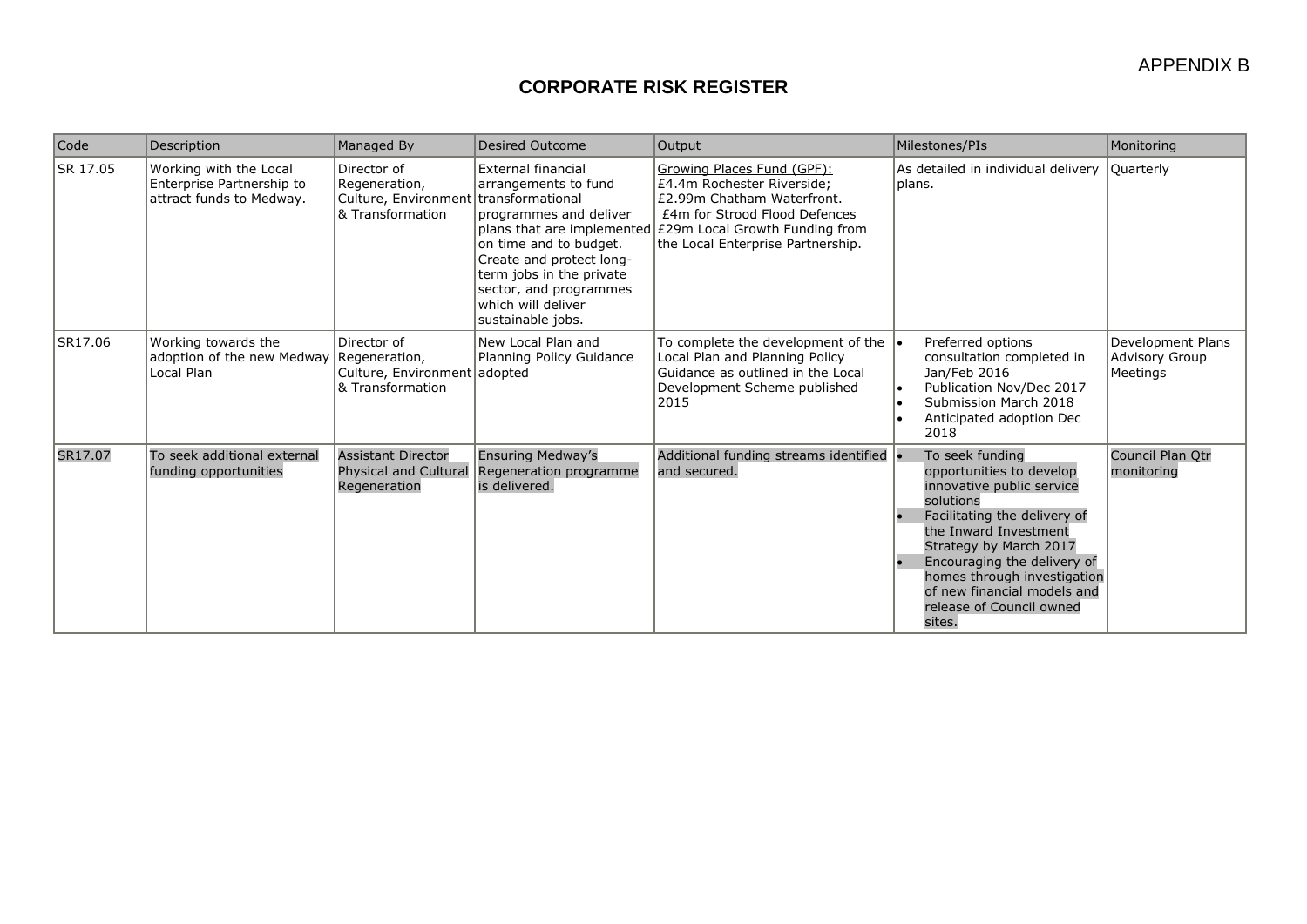| <b>ISR</b><br>Procurement and Tendering-savings -<br><b>Owner</b><br> 21<br>capacity and delivery                                                                                                                                                                                                                                                                                                                                                                                                                                          | Legal and<br><b>Corporate</b><br>Services (AD) | Resources Portfolio                                                        | <b>Current Risk</b><br><b>Score</b>                                                                                                                                                                                               | IC. | ШI | Reviewed July 2016 |  |  |  |  |  |
|--------------------------------------------------------------------------------------------------------------------------------------------------------------------------------------------------------------------------------------------------------------------------------------------------------------------------------------------------------------------------------------------------------------------------------------------------------------------------------------------------------------------------------------------|------------------------------------------------|----------------------------------------------------------------------------|-----------------------------------------------------------------------------------------------------------------------------------------------------------------------------------------------------------------------------------|-----|----|--------------------|--|--|--|--|--|
| Link to Corporate Priority Giving Value for Money                                                                                                                                                                                                                                                                                                                                                                                                                                                                                          |                                                |                                                                            |                                                                                                                                                                                                                                   |     |    |                    |  |  |  |  |  |
| Vulnerability                                                                                                                                                                                                                                                                                                                                                                                                                                                                                                                              | <b>Trigger</b>                                 | <b>Consequences</b>                                                        |                                                                                                                                                                                                                                   |     |    |                    |  |  |  |  |  |
| Strategic Sourcing Plans and standard procurements do not<br>realise the savings predicted and included in budget projections.<br>Contracts are not appropriately and consistently managed such<br>that the potential for regular reviews and annual reductions are<br>l <del>not taken.</del><br>Inability to continue identifying contract and commissioning<br>savings.<br>Agreed contract and commissioning savings identified in the<br>budget are not delivered.<br>Insufficient capacity to deliver savings to the agreed timetable | Budget pressures                               | Audit reviews reveal weaknesses.<br>Market inflationary pressure on prices | Council does not achieve value for money.<br>Damage to reputation.<br>Increased costs of purchasing services.<br>Not achieving cost efficiencies.<br>Overspend on budget allocation.<br>Failing to achieve Members' expectations. |     |    |                    |  |  |  |  |  |

| Code     | Description                                                                                                                                                                   | Managed By                           | Desired Outcome                                                                                                                        | Output                                                                                    | Milestones/PIs                                                                         | Monitoring                                                                                                          |
|----------|-------------------------------------------------------------------------------------------------------------------------------------------------------------------------------|--------------------------------------|----------------------------------------------------------------------------------------------------------------------------------------|-------------------------------------------------------------------------------------------|----------------------------------------------------------------------------------------|---------------------------------------------------------------------------------------------------------------------|
| SR 21.01 | Member chaired<br>Procurement Board with the<br><b>Council's Monitoring Officer</b><br>responsible for the strategic<br>procurement direction that<br>meets every four weeks. | Legal and Corporate<br>Services (AD) | To deliver the Procurement<br>Strategy.                                                                                                | Procurement Board meets every four<br>weeks.                                              | O <del>n-going.</del>                                                                  | Every four weeks.                                                                                                   |
| SR 21.02 | <b>Forward Procurement Plans</b><br>in place for each category<br>theme (people, place and<br>corporate).                                                                     | Gategory<br>Management               | Timely commencement of<br>procurement ensuring<br>contracts are in place.                                                              | Plans monitored by the Procurement<br>Board every four weeks.                             | <b>Taken over by Category</b><br>Management team after "go-<br>live" in December 2012. | Every four weeks.                                                                                                   |
| SR 21.03 | <b>Strategic Sourcing Plans</b><br>which are agreed with the<br>relevant service and<br>monitored regularly.                                                                  | Gategory<br>Management               | Predicted savings that are<br>sensible and achievable and<br>the ability to take alternative<br>action if under performance<br>occurs. | Regular savings reports to the<br>Portfolio Holder and to the Finance<br><del>team.</del> | Completed and due to be<br>monitored in 2015/16.                                       | Procurement<br>Board strategie<br>oversight with<br>Gategory<br><b>Management</b><br>team day-to-day<br>management. |
| SR 21.04 | Building capacity in contract<br>management including the                                                                                                                     | Gategory.<br>Management              | Good regular engagement<br>with suppliers. Regular                                                                                     | <b>Identification of contract</b><br>management savings.                                  | Commenced and to be reported<br>throughout 2015/16.                                    | Portfolio Holder<br>strategie                                                                                       |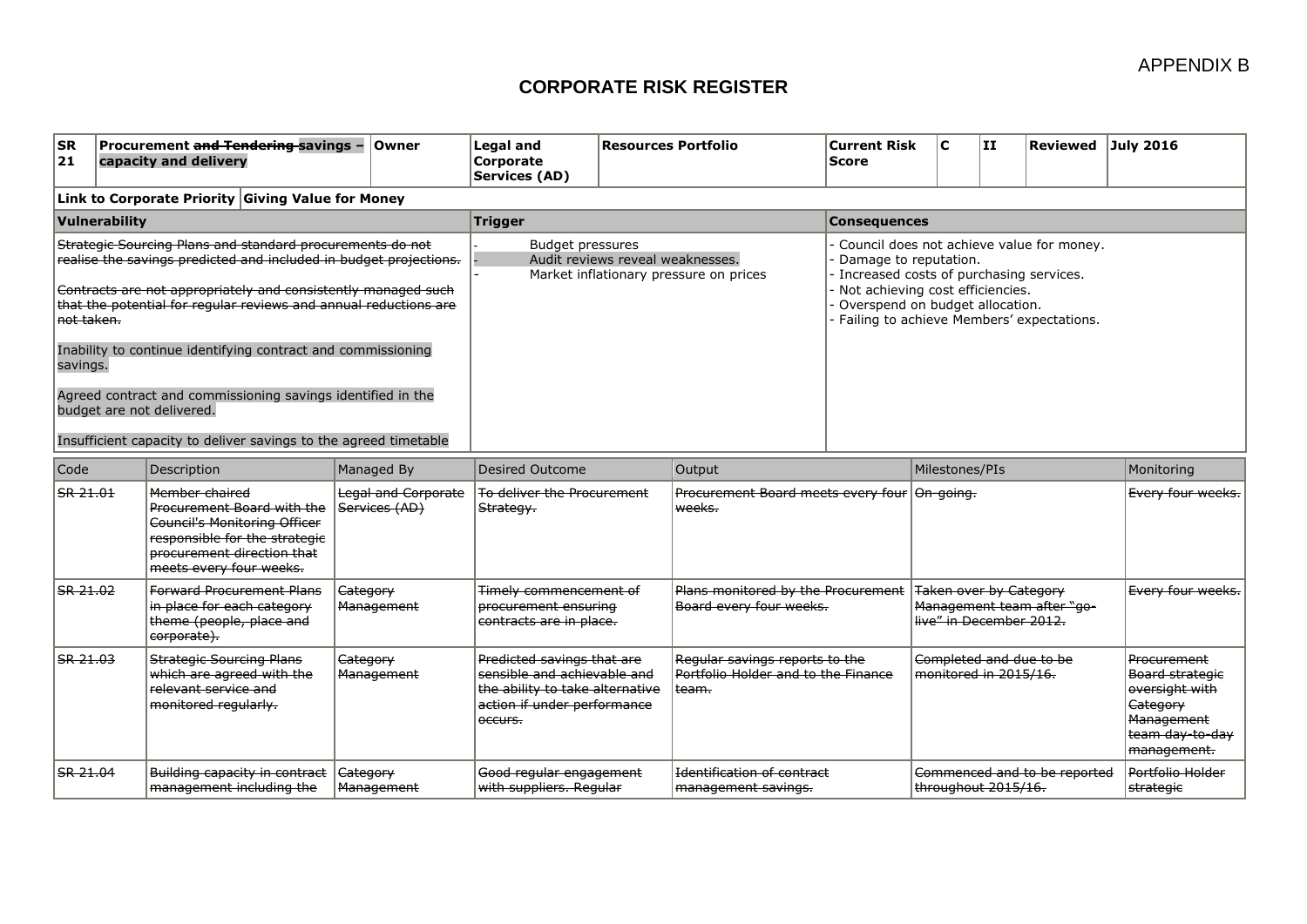|          | use of external support.                                                                                       |                                                                                          | discussions about<br>performance and savings.                                                                                          |                                                                                                                                                    |                                            | oversight with<br>Category<br>Management<br>team day to day<br>management. |
|----------|----------------------------------------------------------------------------------------------------------------|------------------------------------------------------------------------------------------|----------------------------------------------------------------------------------------------------------------------------------------|----------------------------------------------------------------------------------------------------------------------------------------------------|--------------------------------------------|----------------------------------------------------------------------------|
| SR 21.01 | Cabinet and Corporate<br>Management Team joint<br>review of agreed budget<br>savings and timetable             | <b>Chief Finance Office</b><br><b>Chief Legal Officer</b>                                | To deliver budget savings to<br>an agreed timetable                                                                                    | Budget quarterly monitoring                                                                                                                        | Budget out-turn                            | Regular                                                                    |
| SR 21.02 | Member chaired<br>Procurement Board which<br>meets regularly                                                   | Chief Finance Officer<br>Chief Legal Officer &<br>Category<br>Management team            | Timely delivery of<br>procurement ensuring<br>mobilisation of contracts and<br>delivery of savings                                     | Procurement Board governance<br>reports<br><b>Forward Procurement Plans</b><br>Commissioning team plans                                            | <b>Budget savings</b>                      | Regular                                                                    |
| SR 21.03 | Regular updates to Leader<br>and other relevant Portfolio<br><b>Holders</b>                                    | <b>Chief Finance Officer</b><br>Chief Legal Officer<br>Partnership<br>Commissioning (AD) | Predicted savings that are<br>sensible and achievable and<br>the ability to take alternative<br>action if under performance<br>occurs. | Regular savings reports to the<br>Portfolio Holder and to the Finance<br>team.                                                                     | Due to be monitored throughout<br>2016/17. | Regular                                                                    |
| SR 21.04 | Good liaison between<br>Category Management team<br>and Joint Commissioning<br>team and other Council<br>teams | Chief Legal Officer<br>Partnership<br>Commissioning (AD)                                 | Good regular engagement<br>with teams. Regular<br>discussions about<br>performance and savings.                                        | Procurement Board reports<br>Procurement Board governance<br>report<br>Updates to Cabinet/CMT<br>Agreed programme of<br>commissioning procurements | Due to be monitored throughout<br>2016/17. | Regular                                                                    |
| SR21.05  | Good liaison with suppliers<br>to continue to identify<br>realistic savings.                                   | Chief Legal Officer<br>Partnership<br>Commissioning (AD)                                 | Good regular engagement<br>with suppliers. Regular<br>discussions about<br>performance and savings.                                    | Contract management data                                                                                                                           | On-going                                   | Regular                                                                    |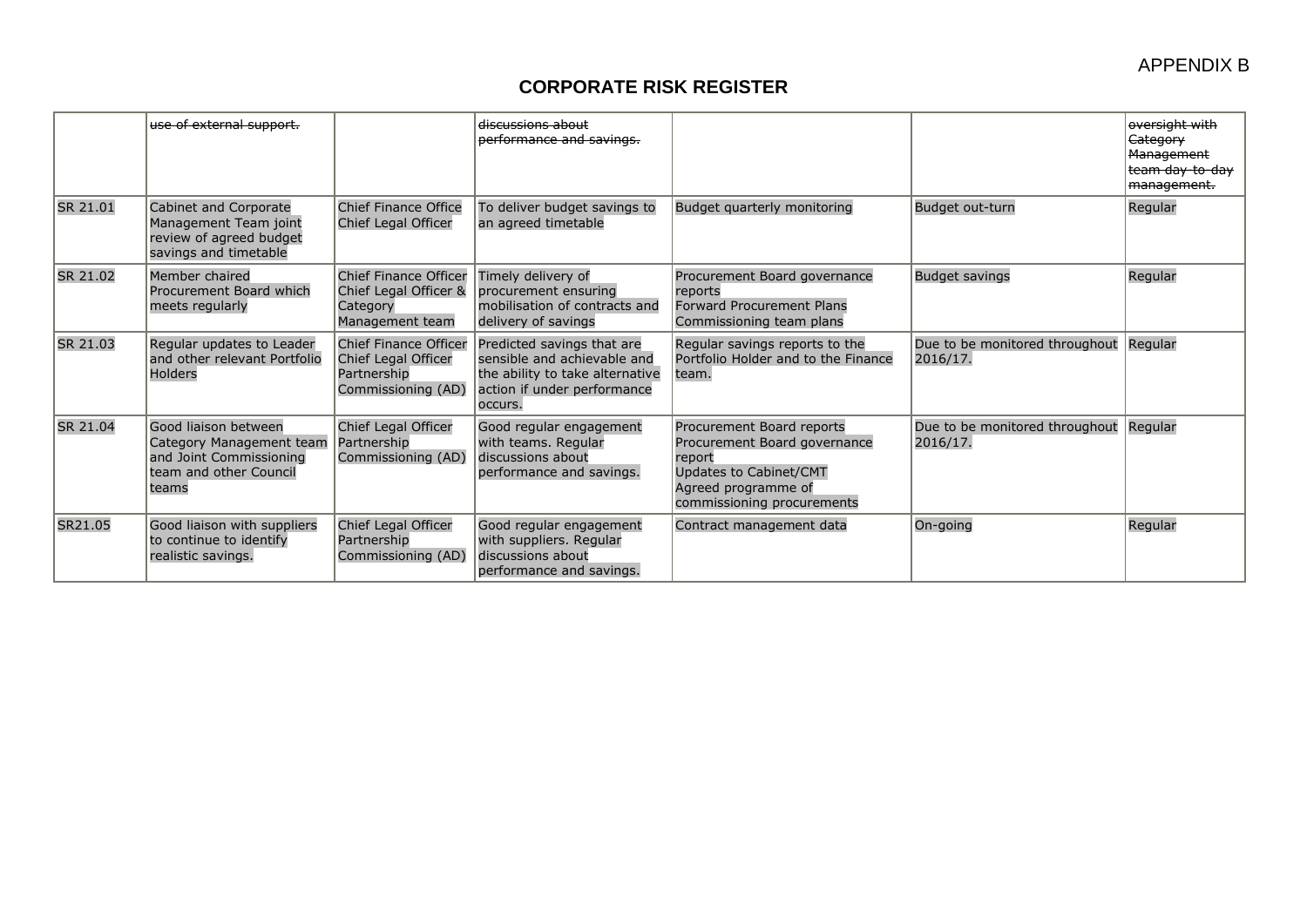| <b>SR</b><br>102                                                                                                                                                                                                                                                                                                                                                                                                                                                                            | planning                       | <b>Business continuity and emergency</b>                | Owner                                                                                              | <b>Director of</b><br>Regeneration,<br>Culture,<br><b>Environment &amp;</b><br><b>Transformation</b>                                                 |                                                                                                                                                                                                                                                                                                                                                                                                                                                                                                                                                                                                                                                            | <b>Business management (cross</b><br>cutting) Portfolio                                                                                                                                                                                                                   | <b>Current Risk</b><br><b>Score</b> | D                                                                          |  | II.                                                               | Reviewed | <b>July 2016</b> |
|---------------------------------------------------------------------------------------------------------------------------------------------------------------------------------------------------------------------------------------------------------------------------------------------------------------------------------------------------------------------------------------------------------------------------------------------------------------------------------------------|--------------------------------|---------------------------------------------------------|----------------------------------------------------------------------------------------------------|------------------------------------------------------------------------------------------------------------------------------------------------------|------------------------------------------------------------------------------------------------------------------------------------------------------------------------------------------------------------------------------------------------------------------------------------------------------------------------------------------------------------------------------------------------------------------------------------------------------------------------------------------------------------------------------------------------------------------------------------------------------------------------------------------------------------|---------------------------------------------------------------------------------------------------------------------------------------------------------------------------------------------------------------------------------------------------------------------------|-------------------------------------|----------------------------------------------------------------------------|--|-------------------------------------------------------------------|----------|------------------|
|                                                                                                                                                                                                                                                                                                                                                                                                                                                                                             | Link to Corporate Priority ALL |                                                         |                                                                                                    |                                                                                                                                                      |                                                                                                                                                                                                                                                                                                                                                                                                                                                                                                                                                                                                                                                            |                                                                                                                                                                                                                                                                           |                                     |                                                                            |  |                                                                   |          |                  |
| Vulnerability                                                                                                                                                                                                                                                                                                                                                                                                                                                                               |                                |                                                         |                                                                                                    | Trigger                                                                                                                                              |                                                                                                                                                                                                                                                                                                                                                                                                                                                                                                                                                                                                                                                            |                                                                                                                                                                                                                                                                           | <b>Consequences</b>                 |                                                                            |  |                                                                   |          |                  |
| Duties under the Civil Contingencies Act require councils to have<br>an Emergency Plan. The Emergency Management and Response<br>Structure may not be robust enough to respond to a major<br>emergency.<br>Every business activity is at risk of disruption from a variety of<br>threats, which vary in magnitude from catastrophic through to<br>trivial, and include pandemic flu, fire, flood, loss of utility<br>supplies and accidental or malicious damage of assets or<br>resources. |                                |                                                         |                                                                                                    | operational response                                                                                                                                 | A significant adverse event occurs and the Council is<br>$\Box$ Response to event is not rapid, adequate nor effective.<br>found wanting or negligent in its planning and/or<br>$\Box$ Lack of clear communication lines<br>$\Box$ Essential service priorities not clearly understood.<br>$\Box$ Communication between agencies and the public is poor.<br>$\Box$ Residents expect more from their Council<br>$\Box$ Local press quick to seize issue.<br>$\Box$ Comparisons made with other local authorities and resilience<br>groups<br>$\Box$ A death, or deaths, in the community<br>$\Box$ Legal challenge under the 'Civil Contingencies Act 2004' |                                                                                                                                                                                                                                                                           |                                     |                                                                            |  |                                                                   |          |                  |
| Code                                                                                                                                                                                                                                                                                                                                                                                                                                                                                        | Description                    |                                                         | Managed By                                                                                         | Desired Outcome                                                                                                                                      |                                                                                                                                                                                                                                                                                                                                                                                                                                                                                                                                                                                                                                                            | Output                                                                                                                                                                                                                                                                    |                                     | Milestones/PIs                                                             |  |                                                                   |          | Monitoring       |
| SR 02.01                                                                                                                                                                                                                                                                                                                                                                                                                                                                                    |                                | Continue to develop the<br>Council's Emergency Plan.    | Director of<br>Regeneration,<br>Culture, Environment<br>8. Transformation                          | Revised plan agreed by<br><b>CMT</b><br>- Continued engagement<br>with Kent Resilience Forum<br>Staff trained in<br>emergency response<br>management |                                                                                                                                                                                                                                                                                                                                                                                                                                                                                                                                                                                                                                                            | - Existing plan in place - Programme<br>of on-going review of COMAH plans -<br>Emergency response operations<br>room in place.                                                                                                                                            |                                     | - Draft plan update in place.<br>- Relevant staff training during<br>2015. |  |                                                                   | On-going |                  |
| SR 02.02                                                                                                                                                                                                                                                                                                                                                                                                                                                                                    | actions.                       | Business continuity plans<br>completed to implement the | Director of<br>Regeneration,<br>Culture, Environment Business Continuity Plan.<br>& Transformation | All services will have an<br>up-to-date and tested                                                                                                   |                                                                                                                                                                                                                                                                                                                                                                                                                                                                                                                                                                                                                                                            | BCM Policy agreed.<br>BCM principles and project aims<br>communicated to divisional<br>management teams across the<br>Council.<br>- A Corporate Recovery Plan.<br>- IT Recovery Plan in place.<br>- Draft flu plans in place.<br>- Winter preparedness plans in<br>place. |                                     | Plans tested.                                                              |  | Quarterly reports to<br><b>Strategic Risk</b><br>Management Group |          |                  |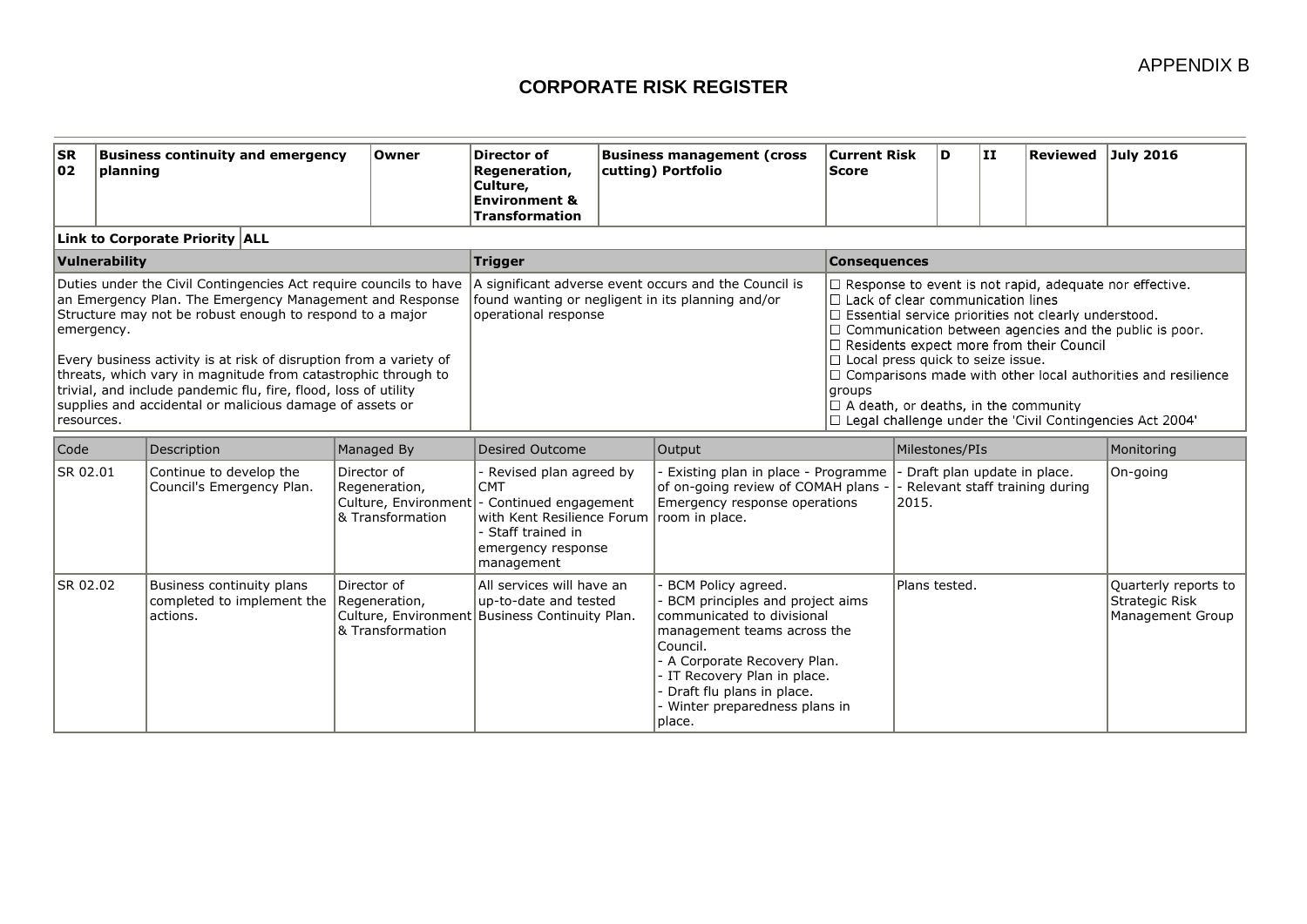| <b>SR</b><br>32                                                                                                                                                                                                                                                                                                                                  |               | Data and Information                                                                                                        | Owner                                | Legal and<br>Corporate<br>Services (AD)                                                                                   |                                                                                                            | Adrian Gulvin Portfolio                                                                                                         | <b>Current Risk</b><br><b>Score</b>                                                                                                                                                          | D                            | IН         | Reviewed July 2016            |         |
|--------------------------------------------------------------------------------------------------------------------------------------------------------------------------------------------------------------------------------------------------------------------------------------------------------------------------------------------------|---------------|-----------------------------------------------------------------------------------------------------------------------------|--------------------------------------|---------------------------------------------------------------------------------------------------------------------------|------------------------------------------------------------------------------------------------------------|---------------------------------------------------------------------------------------------------------------------------------|----------------------------------------------------------------------------------------------------------------------------------------------------------------------------------------------|------------------------------|------------|-------------------------------|---------|
|                                                                                                                                                                                                                                                                                                                                                  |               | Link to Corporate Priority Giving Value for Money                                                                           |                                      |                                                                                                                           |                                                                                                            |                                                                                                                                 |                                                                                                                                                                                              |                              |            |                               |         |
|                                                                                                                                                                                                                                                                                                                                                  | Vulnerability |                                                                                                                             |                                      | <b>Trigger</b>                                                                                                            |                                                                                                            |                                                                                                                                 | <b>Consequences</b>                                                                                                                                                                          |                              |            |                               |         |
| Moves to implement the Digital Strategy with innovative<br>collaborations about "Big Data" open the Council to increased<br>information risk particularly regarding personal and health data.<br>Conversely not sharing information with partners and others<br>minimises the Council's ability to improve service delivery and<br>reduce costs. |               |                                                                                                                             |                                      | <b>Budget pressures</b><br>ICO Audit reveals areas for improvement<br>Digital Strategy<br>Big Data project with academics |                                                                                                            |                                                                                                                                 | Data loss leads to damage to reputation.<br>Not achieving cost efficiencies through Digital Strategy changes<br>Failing to achieve Members' expectations.<br>Failing to find new innovations |                              |            |                               |         |
| Code                                                                                                                                                                                                                                                                                                                                             |               | Description                                                                                                                 | Managed By                           | Desired Outcome                                                                                                           |                                                                                                            | Output                                                                                                                          | Milestones/PIs                                                                                                                                                                               |                              | Monitoring |                               |         |
| SR32.01                                                                                                                                                                                                                                                                                                                                          |               | Digital Strategy Officer<br>Board includes the Senior<br><b>Information Risk Owner</b>                                      | Legal and Corporate<br>Services (AD) | To ensure that appropriate<br>safeguards are in place for<br>sharing information.                                         |                                                                                                            | Privacy Impact Assessments (PIAs)<br>ISAs and Standards Operating<br>Procedures (SOPs) detailing roles<br>and responsibilities. |                                                                                                                                                                                              | On-going.                    |            |                               | Regular |
| SR32.02                                                                                                                                                                                                                                                                                                                                          |               | <b>Information Sharing</b><br>Agreement (ISA) for Kent                                                                      | Legal and Corporate<br>Services (AD) | outside                                                                                                                   | Provides the basis for ISAs<br>within Kent organisations and<br>Agreements.                                |                                                                                                                                 | PIAs, ISAs and SOPs and where<br>appropriate Data Licence                                                                                                                                    | On-going                     |            | Kent ISA<br>reviewed annually |         |
| SR32.03                                                                                                                                                                                                                                                                                                                                          |               | Security and Information<br>Governance Group                                                                                | Legal and Corporate<br>Services (AD) | initiatives                                                                                                               | Providing a corporate<br>overview of all information<br>risk across projects and                           |                                                                                                                                 | Minutes of SIGG meetings attended<br>by representatives from Public<br>Health, RCC and C&A Departments                                                                                       | On-going                     |            |                               | Regular |
| SR32.04                                                                                                                                                                                                                                                                                                                                          |               | Meetings between Senior<br>Information Risk Officer and<br>Caldicott Guardian (Deputy<br>Director C&A) on specific<br>risks | Legal and Corporate<br>Services (AD) | Good regular engagement to<br>ldiscuss risk areas                                                                         |                                                                                                            | PIAs, ISAs and SOPs co-signed<br>where relevant                                                                                 |                                                                                                                                                                                              | Ad hoc as and when required. |            | Regular                       |         |
| SR32.05                                                                                                                                                                                                                                                                                                                                          |               | New Information<br>Governance (IG) team<br>created to augment the<br>Council's response to IG                               | Legal and Corporate<br>Services (AD) | A team dedicated to                                                                                                       | FOI and SAR statistics<br>increasing control around IG<br>Periodic ICO audits<br>and other related issues. |                                                                                                                                 |                                                                                                                                                                                              | On-going                     |            |                               | Regular |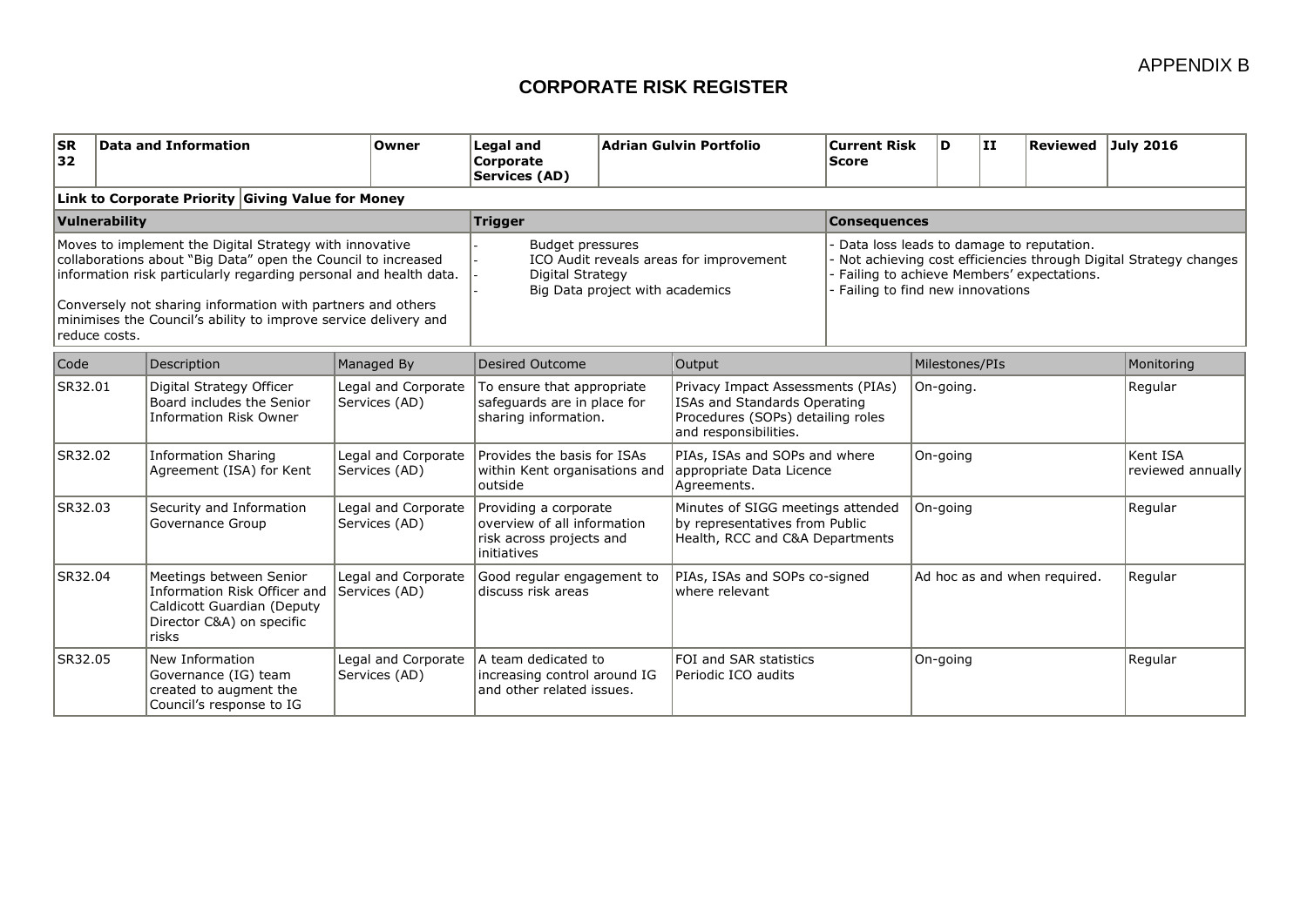| <b>SR</b><br>33                                                                                                                                                                                                                                                                                                                                                                                                                                                                                                                                                                                                                                                                            | <b>Impact of Welfare Reform</b>    |                                                                                                                         | Owner                                                                                                     | <b>Chief Finance</b><br><b>Officer</b>                                                                                                                                                                                                                                                                                                                                                                                                                                                                                   |  | <b>Leader's Portfolio</b>                                                                                                                                                                                                                  | <b>Current Risk</b><br><b>Score</b>                                                                                                            | D                                                                                                                                                                                                                                                                                                                                                                                                                                                                                                                                                       | ΙIJ                                                                                                                                                                                                                                                                                                                                                                                         | Reviewed                                                             | July 2016  |
|--------------------------------------------------------------------------------------------------------------------------------------------------------------------------------------------------------------------------------------------------------------------------------------------------------------------------------------------------------------------------------------------------------------------------------------------------------------------------------------------------------------------------------------------------------------------------------------------------------------------------------------------------------------------------------------------|------------------------------------|-------------------------------------------------------------------------------------------------------------------------|-----------------------------------------------------------------------------------------------------------|--------------------------------------------------------------------------------------------------------------------------------------------------------------------------------------------------------------------------------------------------------------------------------------------------------------------------------------------------------------------------------------------------------------------------------------------------------------------------------------------------------------------------|--|--------------------------------------------------------------------------------------------------------------------------------------------------------------------------------------------------------------------------------------------|------------------------------------------------------------------------------------------------------------------------------------------------|---------------------------------------------------------------------------------------------------------------------------------------------------------------------------------------------------------------------------------------------------------------------------------------------------------------------------------------------------------------------------------------------------------------------------------------------------------------------------------------------------------------------------------------------------------|---------------------------------------------------------------------------------------------------------------------------------------------------------------------------------------------------------------------------------------------------------------------------------------------------------------------------------------------------------------------------------------------|----------------------------------------------------------------------|------------|
|                                                                                                                                                                                                                                                                                                                                                                                                                                                                                                                                                                                                                                                                                            |                                    |                                                                                                                         | Link to Corporate Priority Supporting Medway's People to Reach Their Potential and Giving Value for Money |                                                                                                                                                                                                                                                                                                                                                                                                                                                                                                                          |  |                                                                                                                                                                                                                                            |                                                                                                                                                |                                                                                                                                                                                                                                                                                                                                                                                                                                                                                                                                                         |                                                                                                                                                                                                                                                                                                                                                                                             |                                                                      |            |
|                                                                                                                                                                                                                                                                                                                                                                                                                                                                                                                                                                                                                                                                                            | Vulnerability                      |                                                                                                                         |                                                                                                           | <b>Trigger</b>                                                                                                                                                                                                                                                                                                                                                                                                                                                                                                           |  |                                                                                                                                                                                                                                            |                                                                                                                                                | <b>Consequences</b>                                                                                                                                                                                                                                                                                                                                                                                                                                                                                                                                     |                                                                                                                                                                                                                                                                                                                                                                                             |                                                                      |            |
| A wide range of changes in Government policy under the broad<br>banner of 'Welfare Reform' could have a significant impact on<br>the Council's resources. Some could impact directly on the<br>Council's resources, such as the introduction of the living wage<br>and the 1% per annum reduction in social rents, whereas others<br>impact adversely on a cohort of the more vulnerable members of<br>the community, which in turn increases demand for some the<br>Council's core services - social care, housing and revenues and<br>benefits. As the changes are implemented on a phased basis the<br>Council not able to fully predict the impact they will have on its<br>resources. |                                    |                                                                                                                         |                                                                                                           | Since 2012 the Government has embarked upon a<br>major programme of welfare reform, with the broad<br>aims of encouraging people back into work and<br>addressing a perceived 'dependency culture' in Britain.<br>These measures have included:<br>Changes to tax allowances and thresholds<br>$\tilde{\phantom{a}}$<br>Reform of benefits (eg. Universal Credit, the cap)<br>Changes in eligibility for social housing<br>Introduction of the living wage<br>An influx of both identified and unidentified<br>customers |  |                                                                                                                                                                                                                                            |                                                                                                                                                | $\Box$ Impact on some of the most vulnerable citizens.<br>□ Consequent impact on demand for core council services.<br>$\Box$ Transfer of additional responsibilities to local authorities.<br>$\Box$ Direct and indirect impacts on council staffing resources.<br>□ Direct Impact on Rent Income Stream to HRA<br>$\Box$ Increase in homelessness/Evictions $\Box$ Negative local publicity<br>and reputational damage.<br>$\Box$ Unidentified customers impacted by the welfare reform<br>presenting to the Council too late to prevent homelessness. |                                                                                                                                                                                                                                                                                                                                                                                             |                                                                      |            |
| Code                                                                                                                                                                                                                                                                                                                                                                                                                                                                                                                                                                                                                                                                                       | Description                        |                                                                                                                         | Managed By                                                                                                | Desired Outcome                                                                                                                                                                                                                                                                                                                                                                                                                                                                                                          |  | Output                                                                                                                                                                                                                                     |                                                                                                                                                | Milestones/PIs                                                                                                                                                                                                                                                                                                                                                                                                                                                                                                                                          |                                                                                                                                                                                                                                                                                                                                                                                             |                                                                      | Monitoring |
| SR 33.01                                                                                                                                                                                                                                                                                                                                                                                                                                                                                                                                                                                                                                                                                   | support for the most<br>community. | Provide direct financial<br>vulnerable members of the                                                                   | Phil Watts                                                                                                | Customers are able to<br>sustain tenancies and<br>mortgages.<br>Families remain resilient<br>and less likely to need<br>Council care services.                                                                                                                                                                                                                                                                                                                                                                           |  | scheme;                                                                                                                                                                                                                                    | Implementation of the following<br>Council tax reduction<br>Discretionary relief;<br>Enhanced housing benefit;<br>Welfare provision.<br>debit. |                                                                                                                                                                                                                                                                                                                                                                                                                                                                                                                                                         | The number of customers<br>receiving a housing duty<br>presenting with the following<br>reasons for their homelessness<br>1. Mortgage arrears<br>(repossession or other)<br>2. Rent arrears on:<br>a) Local authority or other<br>public sector dwellings;<br>b) Registered social landlord<br>/other housing association;<br>c) Private sector dwellings.<br>KPI rent arrears as % of rent | Government P1E<br>quarterly returns<br>(homelessness)                |            |
| SR 33.02                                                                                                                                                                                                                                                                                                                                                                                                                                                                                                                                                                                                                                                                                   | take forward the<br>Task Group.    | Establishment of the Welfare Phil Watts<br>Reform Officer Group, to<br>recommendations of the<br>Welfare Reform Members |                                                                                                           | Staff from different<br>services and directorates<br>provides a joined up<br>approach, meeting the<br>challenges the welfare<br>reform poses for our<br>customers. In addition as<br>many of our residents as<br>possible are delivered a                                                                                                                                                                                                                                                                                |  | Establish a Welfare Reform Officer<br>Group incorporating members from<br>relevant services.<br>Produce and deliver an action plan to $\vert$ August 2016<br>implement the recommendations of<br>the Welfare Reform Members Task<br>Group. |                                                                                                                                                | Monitor action plan and provide<br>six monthly update reports to<br>O&S Committee:<br>February 2017<br>August 2017                                                                                                                                                                                                                                                                                                                                                                                                                                      |                                                                                                                                                                                                                                                                                                                                                                                             | Welfare Reform<br>Officer Group<br>Six monthly updates<br>to BSD O&S |            |